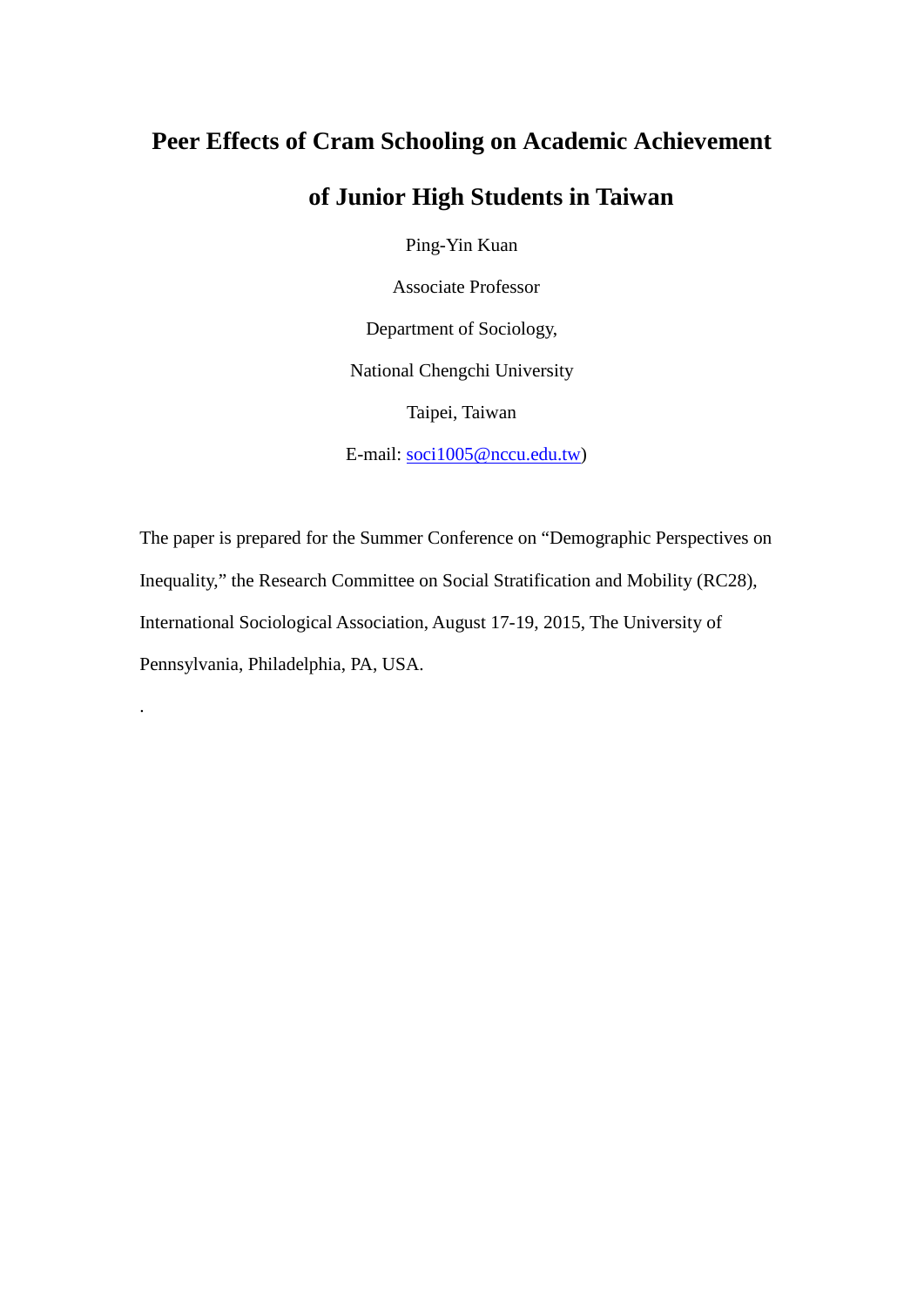#### **Abstract**

The present research attempts to assess the impact of student's own cram schooling and the prevalence of cram schooling among student's junior high classmates on student's learning achievement in 9th grade. Based on the extant literature on peer effects in educational research, the prevalence of cram schooling might have either positive or negative effects on students' learning achievement. Since both the behavior of participation in cram schooling and the prevalence of cram schooling are endogenous variables, it is important to use appropriate statistical methods to analyze observational data in order to identify the causal effects of these variables. The present study used multilevel linear model and doubly-robust estimation to assess the causal effects of student's own cram schooling and the prevalence of cram schooling among student's classmates. The study used data of junior high panel samples gathered by Taiwan Education Panel Survey (TEPS) in 2001 and 2003 to answer the research question. The analytical sample is limited to those students who were classmates since 7th grade. The research found that based on the average treatment effect (ATE) estimated by the multilevel linear model or by the doubly-robust estimation model, the effect of student's own 9th grade cram schooling would increase only about 0.4 point in his/her learning achievement. The ATE estimate, however, is not significant in the doubly-robust estimation model. The estimate of the average treatment effect on the treated (ATT) based on the doubly-robust model indicates statistically significant increase for about 1 point for students who participated in cram schooling in  $9<sup>th</sup>$  grade. The research also finds that the prevalence of cram schooling among student's classmates in general has no significant effect of student's 9th grade learning achievement.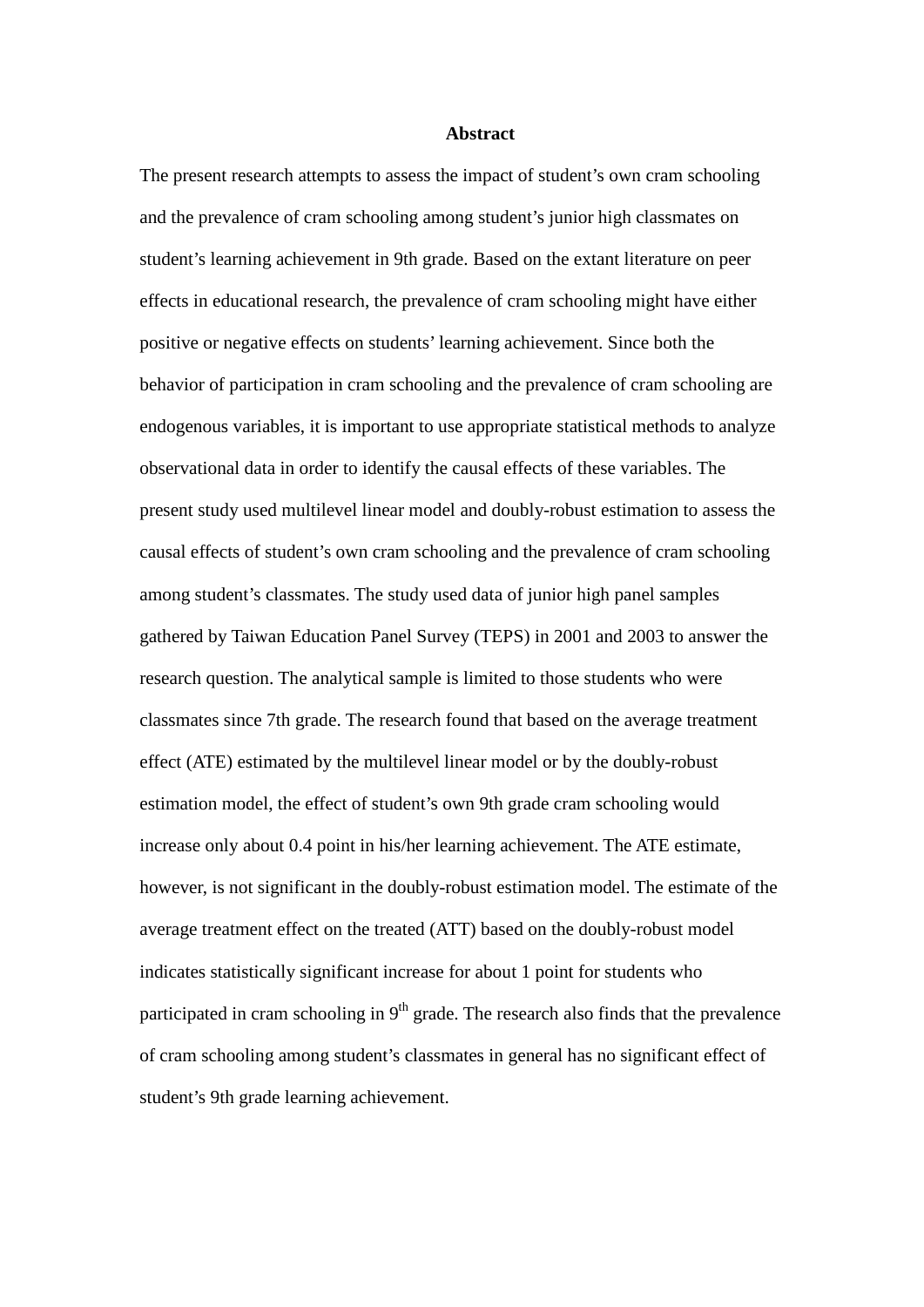# **Peer Effects of Cram Schooling on Academic Achievement of Junior High Students in Taiwan**

Ping-Yin Kuan

# **Introduction**

Students of Taiwan, along with its neighboring societies such as South Korea, Japan and China, are long reputed for eager engagement in shadow education, the private paid tutoring of various forms after school (Zeng 1999; Park 2013). In recent time, shadow education has found to be expanded other than these regions (Bray 2009). While extra learning of subjects taught at school may have positive impacts on students' own academic achievement, educators and policy makers are concerned about the possible negative impacts of shadow education. If shadow education is effective in contributing to students' academic success or achievement, then as a form of paid private supplementary education, it would certainly be an important channel for maintaining or even exacerbating social inequalities between socioeconomic more privileged and less advantaged. The prevalence of the supplementary educational practice may also create problematic situations for formal education system since both teachers and students may reduce their efforts and devotion in regular classes at schools (Bray 2003; Bray and Lykins 2012). One of the persistent reasons for several waves of educational reform since 1990s in Taiwan is to reduce students' high pressure in competitive entrance examinations and related long hours of learning and to stem the alarming prevalence of cram schooling (*Buxi*), as commonly called in Taiwan to describe various forms of paid private tutoring. These successive reforms, however, do not seem to stem the demand for cram schooling. In 2001, according to Taiwan Education Panel Survey (TEPS), 72.9% of  $7<sup>th</sup>$  graders attended cram schools and in 2003, about 56% of the same group of students attended cram schools in  $9<sup>th</sup>$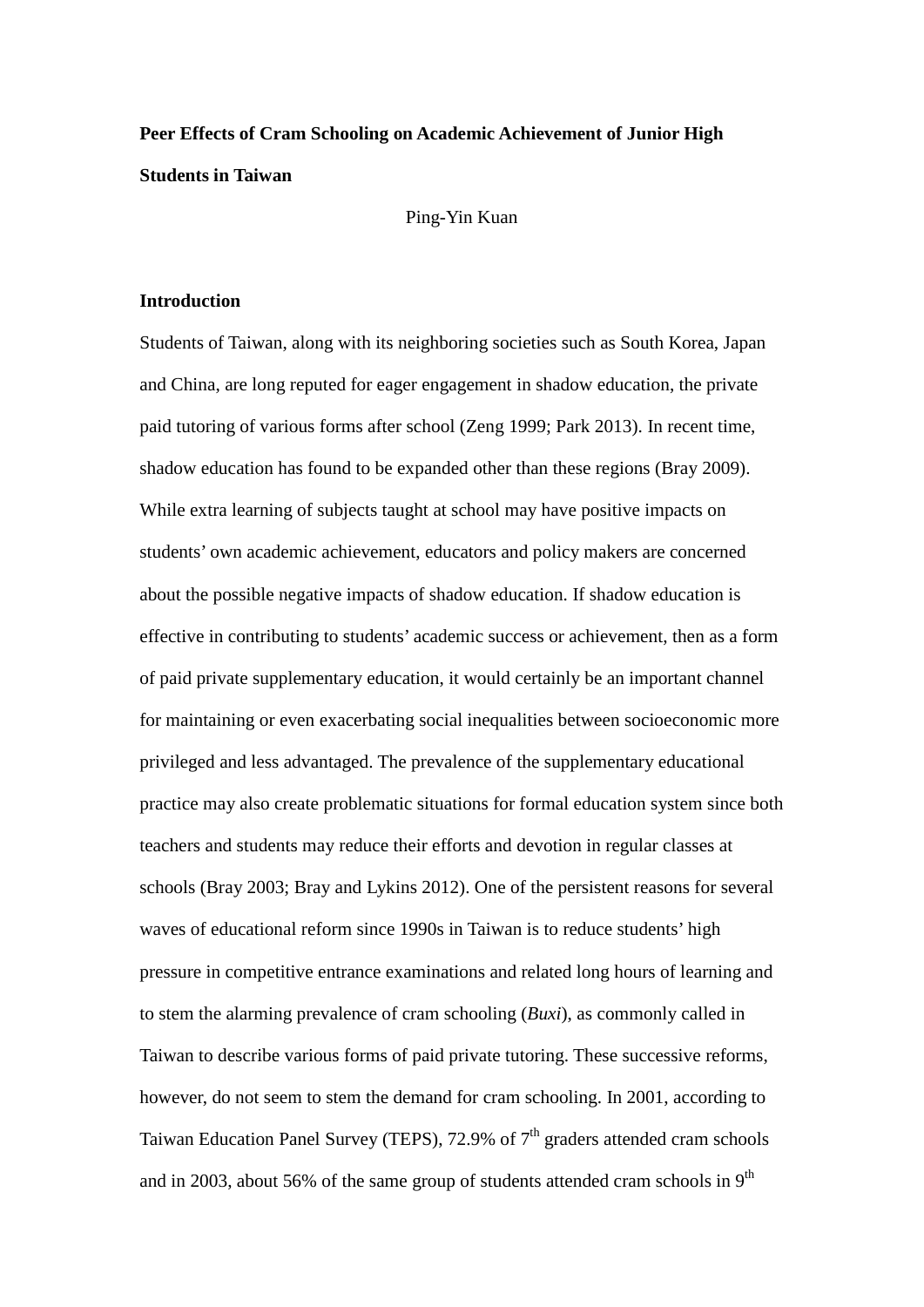grade. Surveys conducted by Taiwan Assessment of Student Achievement (TASA) between 2007 and 2013 indicated that about 50% of  $8<sup>th</sup>$  graders attended crams schools for additional learning in English and mathematics (Lee 2015). Apparently, students and parents may either believe cram schooling can offer an edge in competing for schools or colleges of better quality (Kuan 2011) or behave normatively as the prevalence of cram schooling has induced cultural expectation and peer pressure among students and their parents (Lin and Huang 2009).

With the growing trend of shadow education worldwide, it is important to investigate the supposed positive and negative impacts of shadow education. Research on shadow education, however, is challenged by not only many different formats and delivery mechanisms of private supplementary tutoring, but also limitations in methods for analyzing observational data which may omit certain important information necessary for proper analysis of the effects of shadow education (Bray 2014). Moreover, the possible impacts of the prevalence of shadow education on students' academic performance, for both students who are engaged or not, is even less studied (see, however, Baker et al. 2001; Kwo and Bray 2014). From the perspective of quantitative research, both the impacts of shadow education of student's own academic performance and on all the students potentially affected are quite difficult to assess rigorously, however. The act of engaging in shadow education per se involves issues of endogeneity. Oftentimes, researchers do not have all relevant information regarding students' motivations or choices to engage in shadow education and thus the assessment of the effectiveness of shadow education may be biased. The evaluation of the impacts of the prevalence of shadow education on all students potentially affected is similar to the assessment of the effects of peer effects which also involves the issues of endogeneity. Students both engaged and not engaged in the act of shadow education may interact with each other and affect each other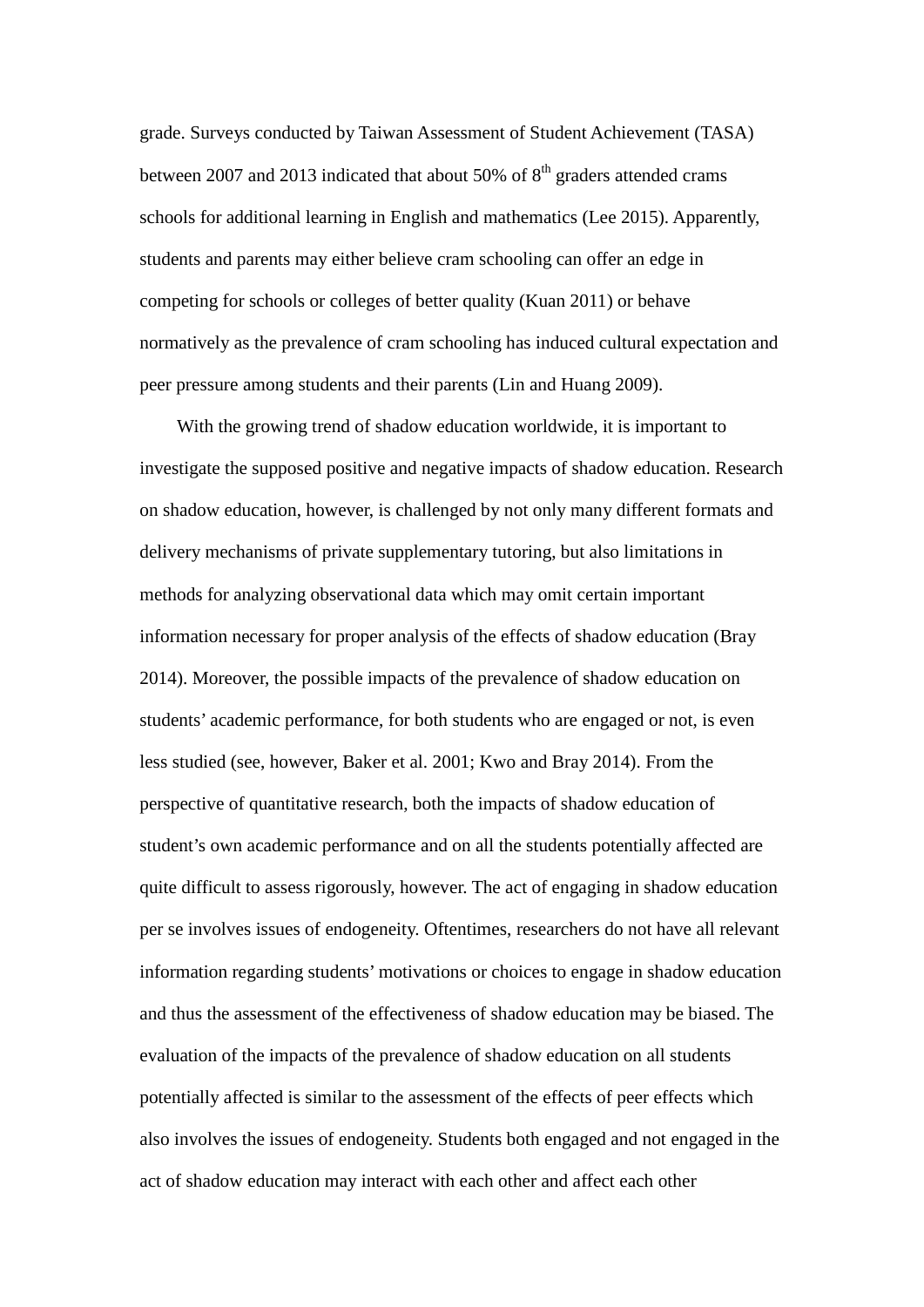reciprocally and thus create "the reflection problem" (Manski 1993, 2000) in identifying the unbiased effects of the prevalence of shadow education. The purpose of this paper, hence, intends to evaluate rigorously the effects of junior high student's own engagement on shadow education and the prevalence of shadow education among student's peers with the data gathered by Taiwan Education Panel Survey (TEPS).

#### **Literature Review**

# *The effect of student's own engagement in shadow education on academic achievement*

Extant research on the effectiveness of shadow education on students' academic achievement, however, has been inconsistent (Bray 2014). The mixed findings on the effectiveness of student's own engagement of shadow education may be related to operational definitions of shadow education, outcome variables studied, and types of statistical models used (Bray 2014; Byun 2015). For instance, earlier empirical studies in Taiwan using cross-sectional survey data and multiple regression analysis have shown that participation in cram schooling had positive effects on either educational attainment or years of schooling (Sun and Huang 1996; Chen 2001). Recently, Liu (2012) using the first wave data of junior high student sample collected by TEPS found a curvilinear relationship between hours of attending cram schools and general cognitive ability. It seems that only certain amount of cram schooling is beneficial for students' academic achievement and over cramming may hurt instead of help students' performance. Conscious of the endogeneity nature of participation in shadow education, my own study of the impact of cram schooling on junior high students in Taiwan (Kuan 2011) used the method of propensity score matching (PSM) and focused on the effect of participation in math cramming on the outcome of students'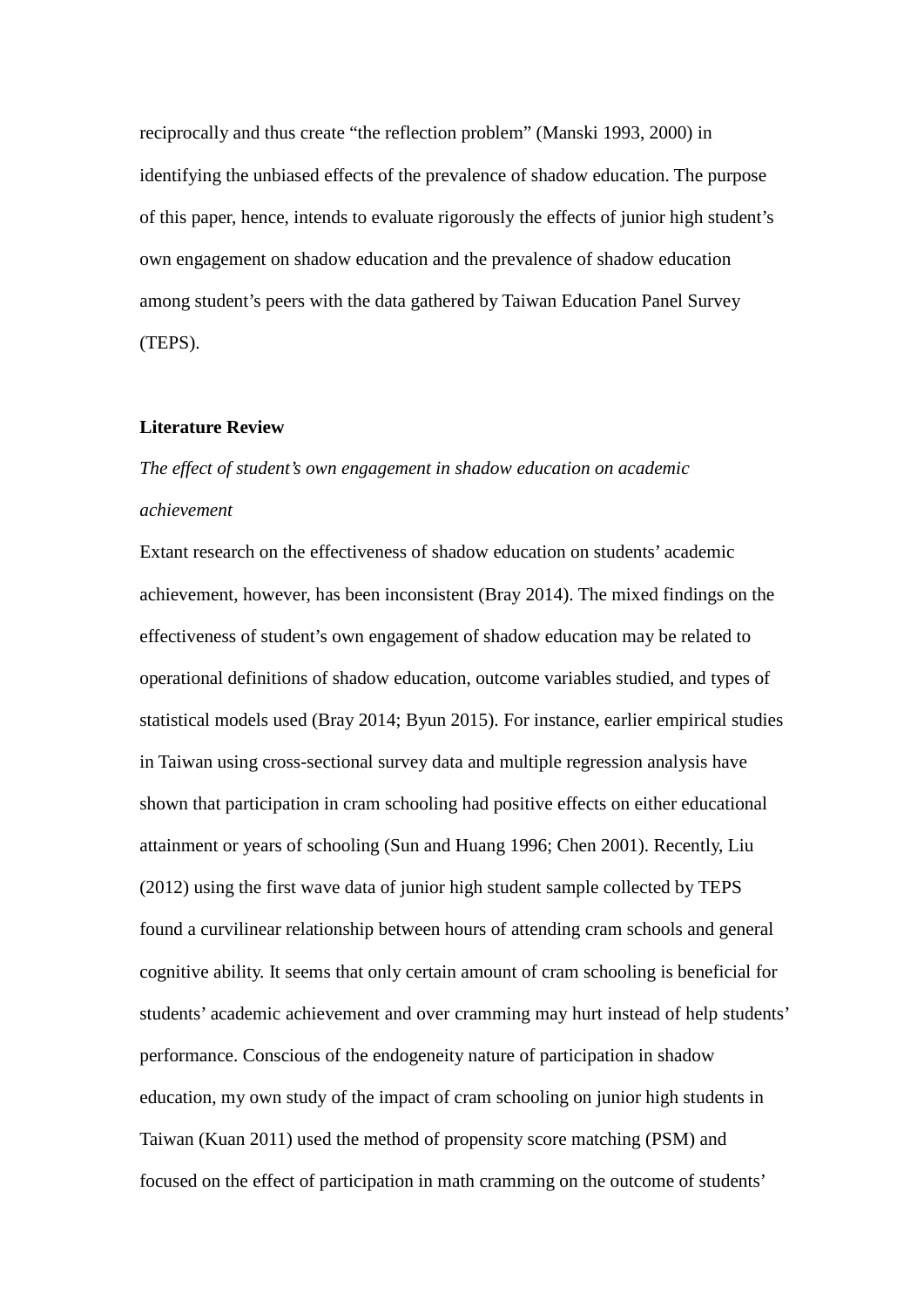math ability in  $9<sup>th</sup>$  grade. The study taking advantage of two waves of the panel study was able to control students' math ability in  $7<sup>th</sup>$  grade along with other covariates which should effectively limit the selection bias. The analysis showed that overall math cramming had a positive but fairly modest effect. Furthermore, the effects of math cramming were not homogeneous. For students whose  $7<sup>th</sup>$  grade math ability was in the  $3<sup>rd</sup>$  or the  $5<sup>th</sup>$  quintiles, the effects of math cramming were even more modest. The analysis also showed strong impact of self-selection since those whose participation in math cramming were decided by others the effect of math cramming was not significant.

The findings about the effectiveness of shadow education in South Korea were also mixed (Byun 2015). For instance, Park, Byun and Kim (2011) using a panel study of middle school students and multiple regression analysis found that the private tutoring had a greater impact on math achievement than on Korean and English achievement. Byun (2015) later explored the same data set but with the PSM method found that the effects of shadow education depended on the type of shadow education engaged. With matched samples, shadow education delivered through private tutors, corresponding courses, internet tutoring services or EBS (Education Broadcasting System) offered by the government had no effect on students' cognitive ability. Only attending cram schools had a positive effect (see also Park 2013).

In the U. S. where shadow education is less prevalent, there were also studies of the effects of coaching on the SAT. Becker (1990) reviewed 23 studies and concluded that coaching helped increase SAT scores but the effects were fairly small. Moreover, she pointed out that most previous studies on the effects of coaching did not address the problem of self-selection. A later study carried out by Domingue and Briggs (2009) used both propensity score matching and linear regression analysis to assess the effect of propensity score matching and linear regression analysis to assess the effect of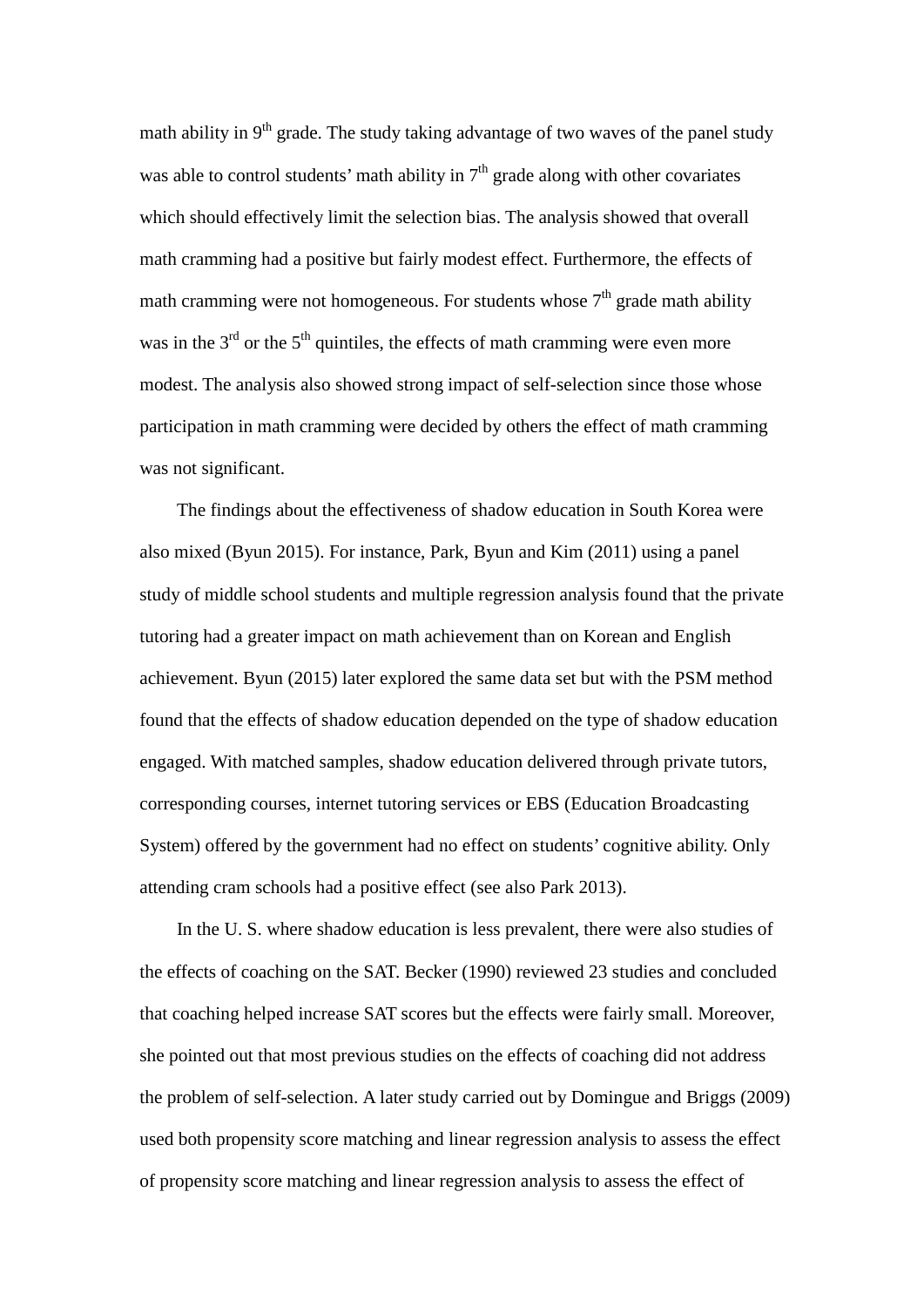coaching on SAT performance. They found that both methodological approaches produce positive but small effects, and that coaching was more effective for those who have taken up challenging coursework and come from high socioeconomic backgrounds. Byun and Park (2012) recently used the data of Educational Longitudinal Study and found that the effects of coaching on the SAT varied among different racial groups. Overall, the effect of coaching was largest for student of East Asian heritage.

In summary, no matter in societies where shadow education is prevalent not, the effects of shadow education on participating students' academic achievement are heterogeneous, which may depend on types of shadow education, amount of time committed to shadow education, and types of students in terms of motivation, socioeconomic background, race or ethnicity, etc. If the studies used statistical models that took into account of possible selection bias, the positive effects found, even any, became even smaller comparing to those found by multiple regression analysis. These findings, however, may still be wanting in several respects. For one thing, most studies used statistical models, either traditional, such as multiple regression, or more sophisticated, such as PSM, all assume that outcomes of participating students of shadow education is not affected by their peers. For instance, the method of PSM along with other methods based on the potential outcomes approach maintain the stable unit treatment value assumption (SUTVA) which basically states that the causal effect of each individual is not affected by whatever treatment exposures other individuals received (Rubin 1986; see also Morgan and Winship 2015). In other words, the assumption expects the interaction between the effect of a participant of shadow education will not be affected other students who are participants or not. This assumption can, of course, be easily questioned (Huang 2013) since the supposed negative impacts of shadow education on various aspects of formal schooling and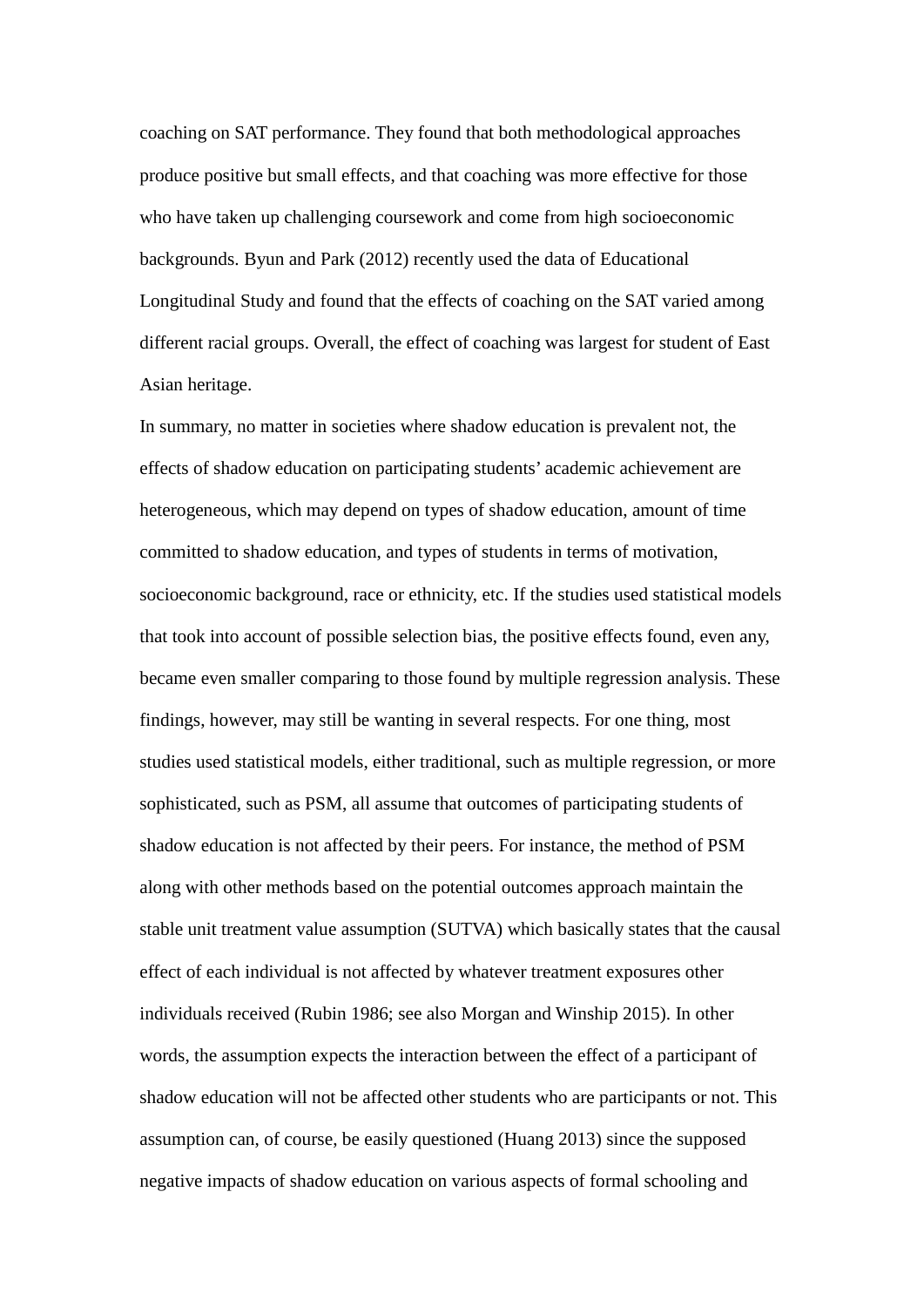social equality are based on the notion that participating students of shadow education may directly or indirectly affect those are not involved in shadow education. It is also conceivable that a participating student's academic performance may also be affected by other participating students positively or negatively and directly or indirectly. Furthermore, the research so far focuses mainly on the effects of students engaged in the practice of shadow education. In the parlance of the potential outcomes approach, the research so far focused on treatment effects on the treated. Hence, one important aspect of the investigation of shadow education is the effects of shadow education on non-participating students. My study of junior high students has explored the issue of the effect of math cramming on non-participating students (Kuan 2011). The study showed that math cramming might even have slightly larger effect on non-participating students had they engaged in math cramming. The exploration, however, is tentative at best. The issue needs to be examined along with the prevalence of shadow education dealt with both substantively and methodologically since participating and non-participating student would interact with each other and possibly affecting each other.

# *Peer effects of shadow education*

While there may be few studies using large-scale survey data to investigate the prevalence of shadow education on students' academic achievement, the issue can readily be generalized from the extant literature on studies of various kinds of peer effects on academic achievement in general. The discussion of peer effects in education covers topics such as the effects of class size, ability grouping, class or school compositions of sex, socioeconomic classes, or races, and class climate, etc. There can be three hypotheses regarding the effect of the prevalence of shadow education on students' academic performance. The first hypothesis is the hypothesis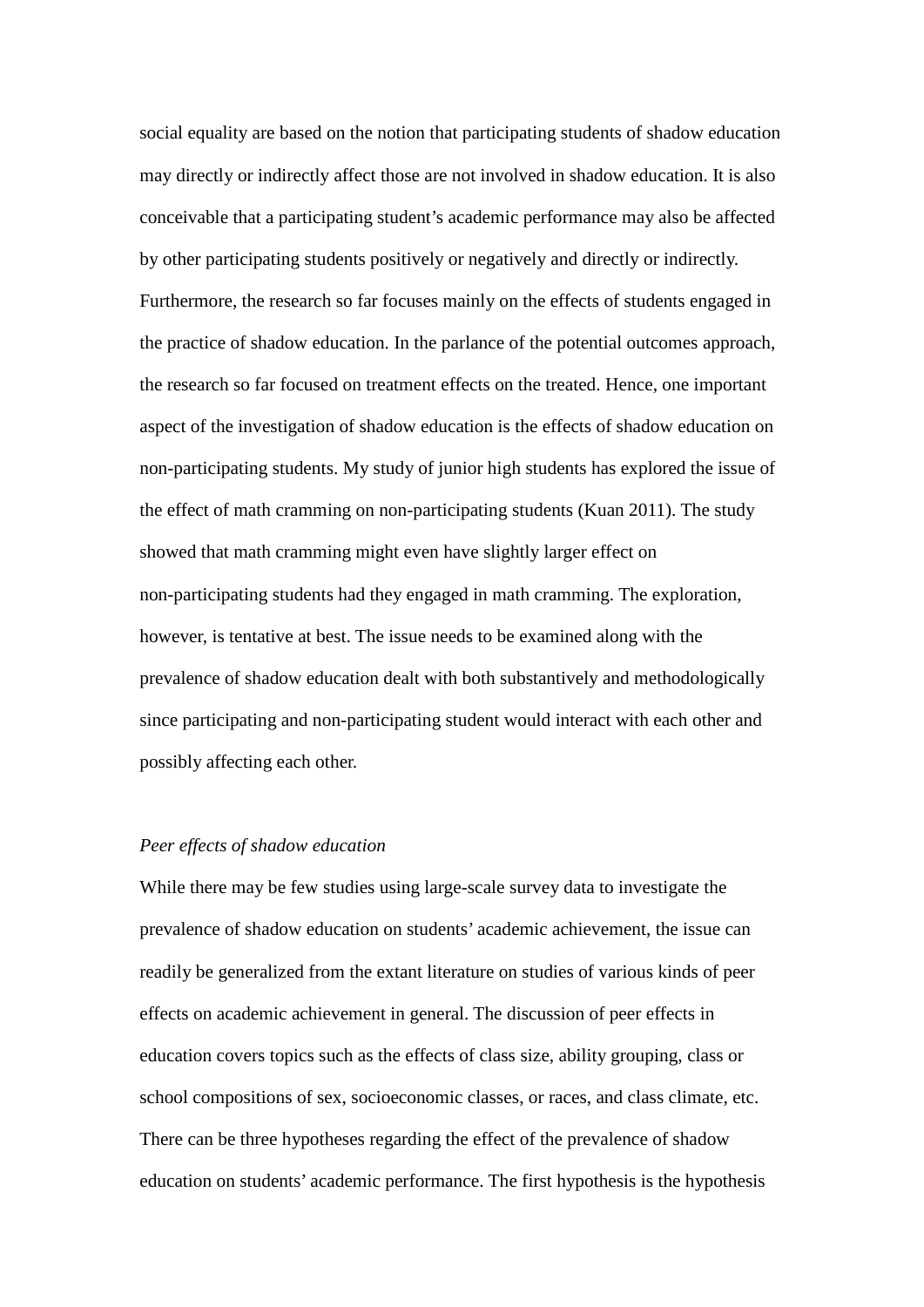of no effect which is consistent with the SUTVA assumption. The finding of Baker et al. (2001) that there is no correlation at between mean mathematic scores and percentage of students taking outside school learning at the country level gives some credence to such a hypothesis. There are, however, two more opposing hypotheses: one postulates a positive effect and the other, a negative effect.

The second hypothesis maintains that if the effect of shadow education on academic achievement is positive, then the prevalence of shadow education may promote overall academic performance for both participants and non-participants of shadow education. The hypothesis can be supported by at least two kinds of research findings. The first kind of studies that may lend support to the second hypothesis is research of ability grouping. Previous studies of ability grouping indicated that students assigned to high-ability groups would perform better than those who were not. Gamoran and Mare (1989), for instance, analyzed data of High School and Beyond and found that after controlling for possible selection bias, students placed in the college track would enhance substantially their growth in mathematics achievement and the probability of high school graduation. Mason et al. (1992) used experimental design to assign randomly 34 average-achieving  $8<sup>th</sup>$  graders to advanced mathematics classes and found that these students performed better than their average-achieving cohort and no significant detrimental impact on the performance of high-achieving students. The findings of these studies, once again, could offer credence to the hypothesis that the prevalence of shadow education may promote overall academic achievement of students belonged to the same class under the premise that the effect of shadow education on academic achievement is positive.

The second kind of supporting evidences is related to experimental studies of peer effects of dorm mates on college students' academic performance. Sacerdote (2001) taking the advantage of random assignment of freshman-year roommates and dorm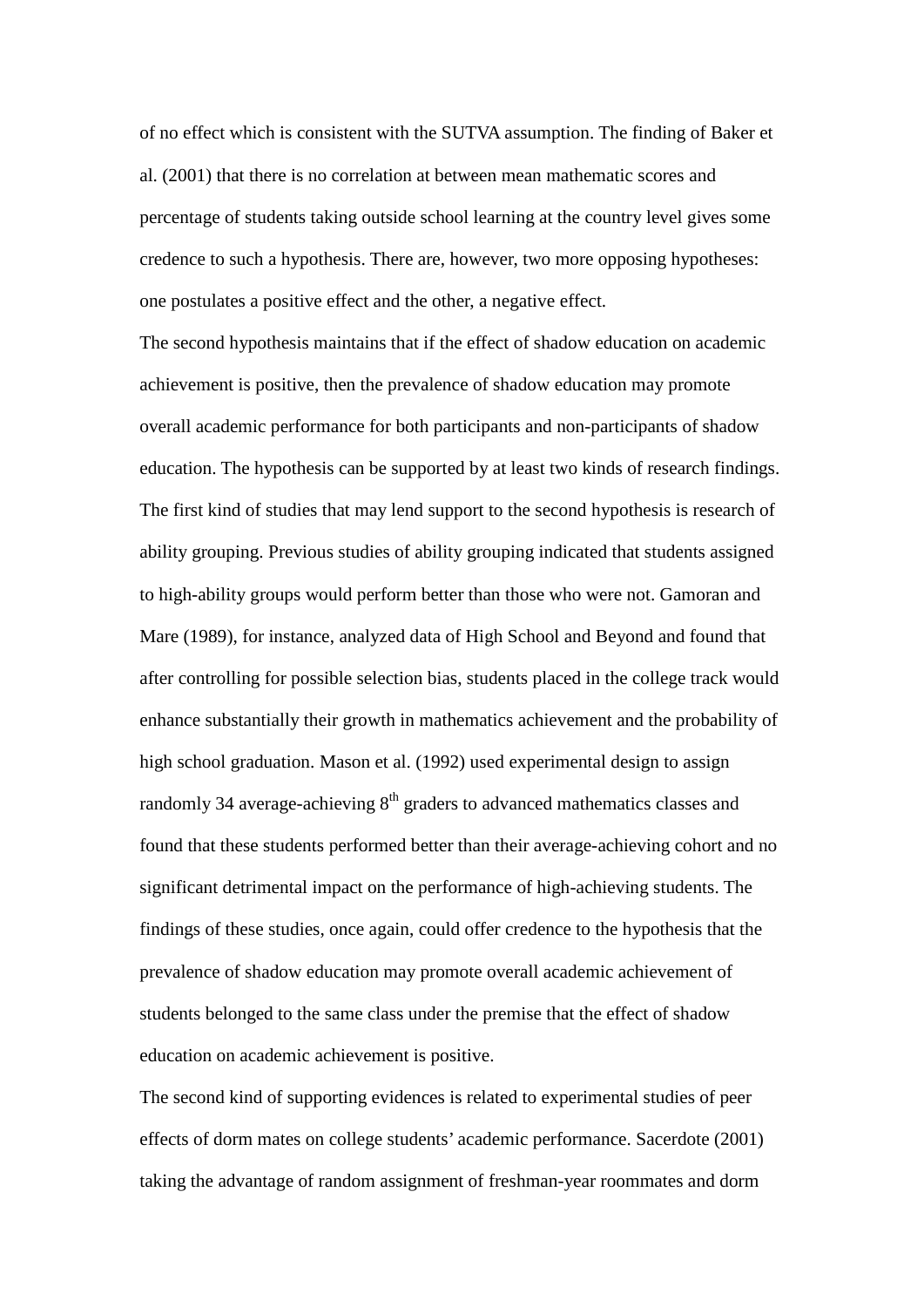mates at Dartmouth College, which eliminated the possibility of the selection problem, found that roommates' GPA would have a positive but modest effect on student's own freshman-year GPA. The importance of the peer effect from freshman year, however, diminishes over time. Zimmerman (2003) has conducted a similar study at another college and found also that roommates' verbal SAT before the enrollment would affect student's own freshman-year GPA. Although this type of study has investigated only the impact of a fairly limited number of roommates on students' own academic performance, the experimental design of the study could lend support to the possibility that if students have quite a few classmates engaging in shadow education with positive effects on academic achievement, then students would be benefitted from these classmates.

The third hypothesis, essentially agreed with the critics of the growing trend of shadow education worldwide, argues that the prevalence of shadow education would create problems in formal school system (Bray 1999, 2003). The prevalence of shadow education, regardless the effect of shadow education is positive or not, may induce teachers to either reduce their efforts in regular classes or pay less attention to students who lack supplementary learning after school and perform less well. Students participating in shadow education may also pay less attention in their regular classes at school and in turn may negatively affect the learning climate at class and their fellow students' academic performance. In short, the prevalence of shadow education may negatively affect particularly those who do not participate in shadow education. Which of the three hypotheses about the effect of the prevalence of shadow education will be supported is of course an empirical question which can be tested. The following section describes the data and the method used to investigate the question in the context of Taiwan.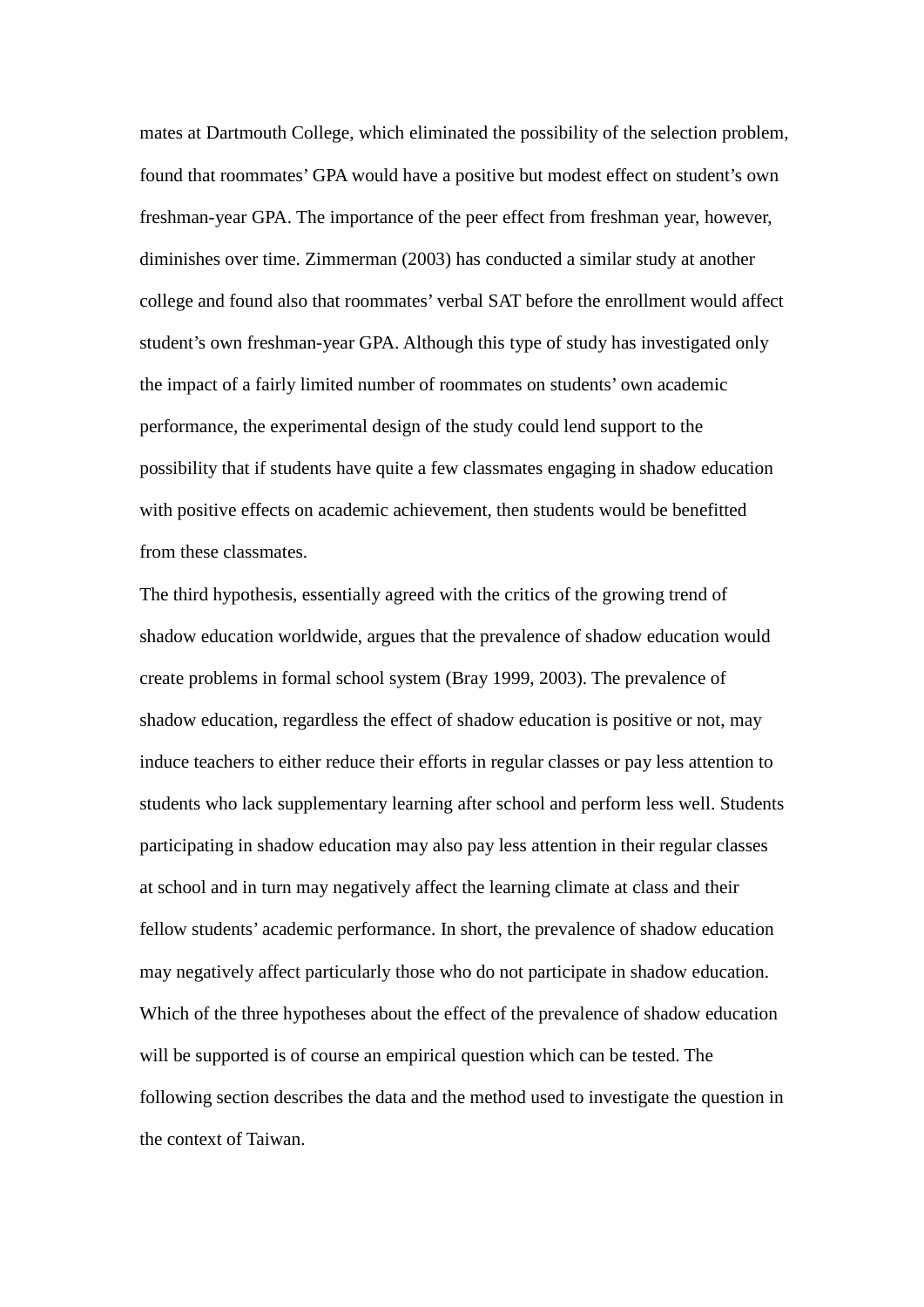## **Data, Methods and Measures**

#### *Data*

The present research utilizes two waves of junior high student panel samples collected by TEPS in 2001 and 2003 (Chang 2003) to assess the impact of student's own cram schooling in 9th grade and the prevalence of cram schooling among his or her classmates on student's own learning achievement in 9th grade. TEPS surveyed 20,004 7th-grade students in 333 junior high schools in 2001. The follow-up survey was done in 2003 when students were in 9th grade. The follow-up sample size was 18,903. Students were administered an ability test and a student questionnaire in the classroom under standardized conditions. Each surveyed student took home a parental questionnaire to be answered by a parent or guardian; the completed questionnaires were collected by the field staff. For the purpose of understanding the impact of the prevalence of classmates' participation in cram schooling, the analytical sample is limited to schools without the practice of ability grouping and to those students who were classmates since 7th grade to avoid the possible serious confounding effect of ability grouping.<sup>[1](#page-10-0)</sup> The analytical sample is further limited to  $9<sup>th</sup>$  grade classes with a size of 10 or more students to have sufficient sample cases in the analysis of peer effects at the class level. With the aforementioned consideration, the sample size of the present study is 3,652. The sampled students belong to 257 classes of 67 schools. *Methods*

In order to answer the research questions about the effects of student's own cram schooling and the prevalence of classmates' participation in shadow education on student's own academic achievement, I employ two kinds of statistical modeling: the multilevel linear model (MLM) and the model of doubly robust (DR) estimation. The

<span id="page-10-0"></span><sup>&</sup>lt;sup>1</sup> In order to know if students stayed in the same class since  $7<sup>th</sup>$  grade, the present study uses the authorized version of TEPS data that can identify classes and schools. My authorization code is TEPS2A002097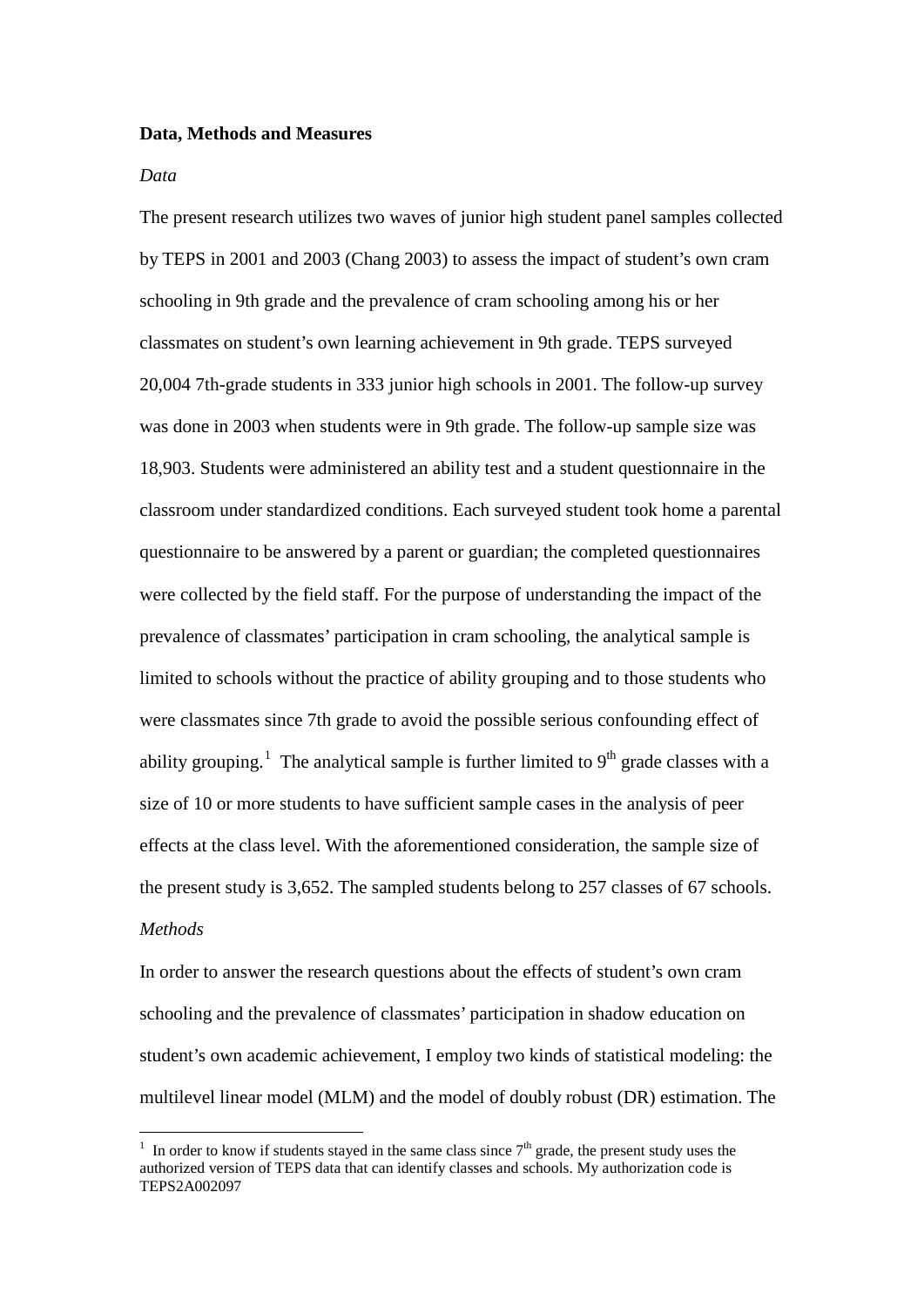MLM is essentially an extension of multiple regression analysis which basically assumes that by properly controlling a set of confounding covariates, students participating cram schooling are comparable to non-participating students and the average treatment effects of cram schooling on academic performance would be the same for both participating and non-participating students. Specifically, the present study specifies a three-level random intercept model. The lowest level of the model is students, the second level is classes, and the third level is schools. The DR estimation is a model combines a regression adjustment model specified for the outcome variable with a model for the treatment variable (i.e., the propensity score model) to estimate the causal effect of the treatment on the outcome (Wooldridge [2](#page-11-0)010).<sup>2</sup> In the present study, the outcome variable of interest is the proxy variable for  $9<sup>th</sup>$  grade achievement and the treatment variable is the participation in cram schooling in  $9<sup>th</sup>$  grade. The DR estimation has several advantages over the MLM. First of all, the DR estimation is a model of potential outcomes approach which does not assume the treatment effect of participating students of cram schooling is the same as the non-participating students. Moreover, the DR estimation is doubly robust in the sense that as long as one of the models specified, either the regression adjustment model for the outcome variable or the model for the treatment variable, is correct, then the estimation of the causal effect is unbiased. The DR estimation can also offer estimates for other explanatory variables of interest. The present study is also interested in the effects of variables related to the prevalence of cram schooling of classmates.

# *Measures*

The outcome variable of the present study is the indicator of students' academic achievement in  $9<sup>th</sup>$  grade offered by TEPS as estimated IRT scores of general

<span id="page-11-0"></span><sup>&</sup>lt;sup>2</sup> The present study uses the command of "teffects ipwra" (i.e., treatment effects estimated with inverse-probability-weighted regression adjustment estimators) offered by Stata 13.1 to perform the DR estimation.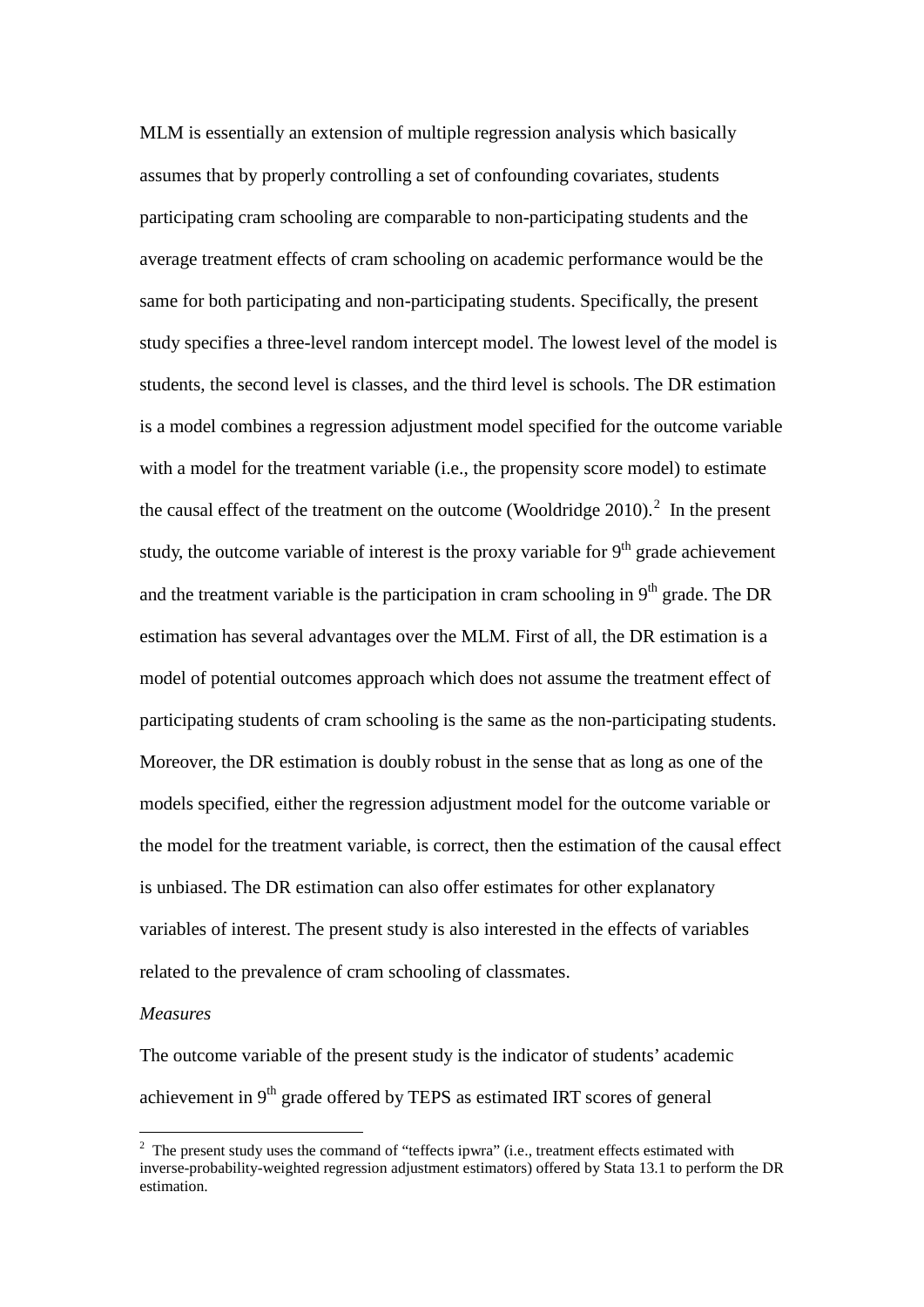cognitive ability. [3](#page-12-0) For ease of presentation and understanding, IRT scores of the total sample of  $7<sup>th</sup>$  grader are transformed into a normalized variable with a mean of 50 and a standard deviation of 10. For the purpose of comparing with the achievement in  $7<sup>th</sup>$ grade and understanding the growth of later achievement,  $9<sup>th</sup>$  grade IRT scores are also transformed accordingly. After the transformation and the selection for the analytical sample, the mean achievement score of  $7<sup>th</sup>$  graders is 50.114 and the standard deviation is 10.017. The range of  $7<sup>th</sup>$  grade achievement scores is between 14.557 and 78.247. The mean score in  $9<sup>th</sup>$  grade is 56.846 and the standard deviation is 12.081. The range is between 27.105 and 91.698. The difference of mean scores between  $7<sup>th</sup>$  and  $9<sup>th</sup>$  grade indicates the average growth of 6 points in academic achievement. The increase of 2 points in the standard deviation of  $9<sup>th</sup>$  grade also indicates an increase in the achievement gap among students in the last year of junior high (see Table 1).

# [Table 1 about here]

The focal treatment variable of interest is the participation of cram schooling in  $9<sup>th</sup>$ grade. Other than the treatment variable of interest, three more variables of interest are included in the analysis: whether students participated in cram schooling in  $7<sup>th</sup>$  or  $8<sup>th</sup>$  grade, the percentage of classmates participated in cram schooling in 9<sup>th</sup> grade, and the percentage of classmates participated in cram schooling in  $7<sup>th</sup>$  or  $8<sup>th</sup>$  grade. The latter two variables are proxies for the prevalence of classmates' participation in shadow education experienced by students in junior high. Other covariates included in the analysis can be categorized into two groups:

1. Covariates at individual level: The covariates at student's individual level are

<span id="page-12-0"></span><sup>&</sup>lt;sup>33</sup> Ideally, the study of the effect of shadow education is better to be subject specific, say, mathematics. Unfortunately, TEPS does not offer detailed information about the prevalence of cram schooling in previous grades. Moreover, since the correlation between math ability and general ability in terms of IRT scores of both waves are fairly high (.949 in  $7<sup>th</sup>$  grade and .952 in 9<sup>th</sup> grade), it should be safe to assume that the effects of shadow education and the prevalence of it can be generalized by examining in terms of general IRT scores.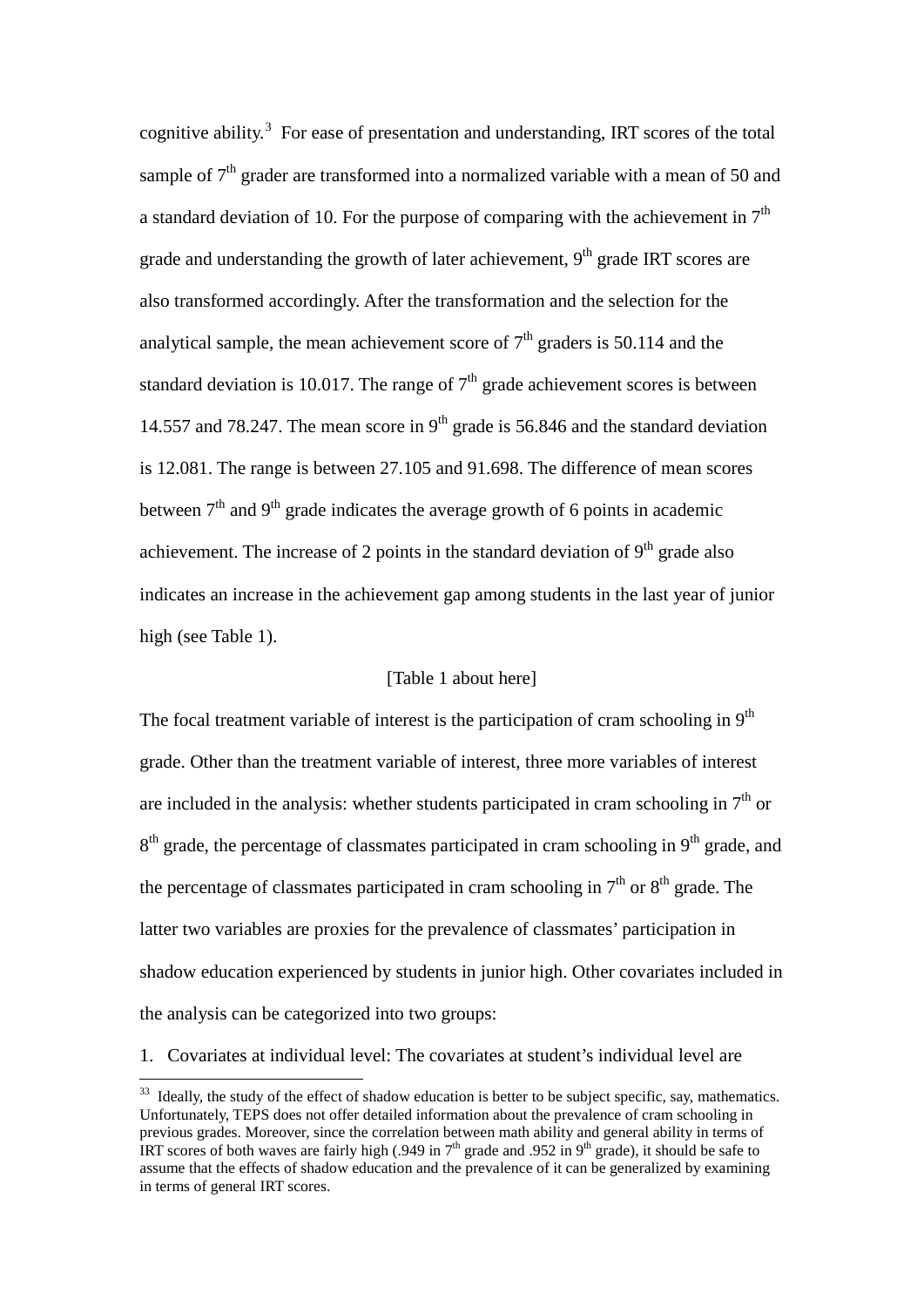following information gathered by TEPS in  $7<sup>th</sup>$  grade:  $7<sup>th</sup>$  grade achievement score, student's gender, ethnicity, parental highest level of education, parental occupation, family monthly income, types of family structure, student's own educational expectation, parental educational expectation, and number of hours participated in cram schooling in  $7<sup>th</sup>$  grade.

2. Covariates at class and school level: With information offered by the authorized version of TEPS data, I can identify if a student stayed with the same group of classmates in both  $7<sup>th</sup>$  and  $9<sup>th</sup>$  grade. Other than percentages of classmates participated in cram schooling in either  $7<sup>th</sup>$  or  $8<sup>th</sup>$  grade, I also constructed  $7<sup>th</sup>$  grade classmates' average achievement scores, the mean and the standard deviation of  $7<sup>th</sup>$  grade achievement scores at the school level. These class and school level variables are proxies that should summarize effectively important background variables at class and school level such as learning environment and average socioeconomic status.

## **Findings**

### *The Prevalence of cram schooling*

According to Table 1, about 56.9% of  $9<sup>th</sup>$  graders included in the analytical sample participated in cram schooling, which is similar to the percentage of  $9<sup>th</sup>$  graders engaged in shadow education in the whole TEPS sample. The average percentage of  $9<sup>th</sup>$  graders' classmates participating in cram schooling is, not surprisingly, also 56.9%. However, percentages of  $9<sup>th</sup>$  graders' classmates participating in cram schooling range from 18.2% to 100%. Obviously, not all  $9<sup>th</sup>$  graders experienced the same degree of peer pressure as far as cram schooling is concerned. A higher percentage, 70.8%, of students and their classmates engaged in shadow education when they were in either  $7<sup>th</sup>$  or  $8<sup>th</sup>$  grade. The range of percentages of classmates' participation in cram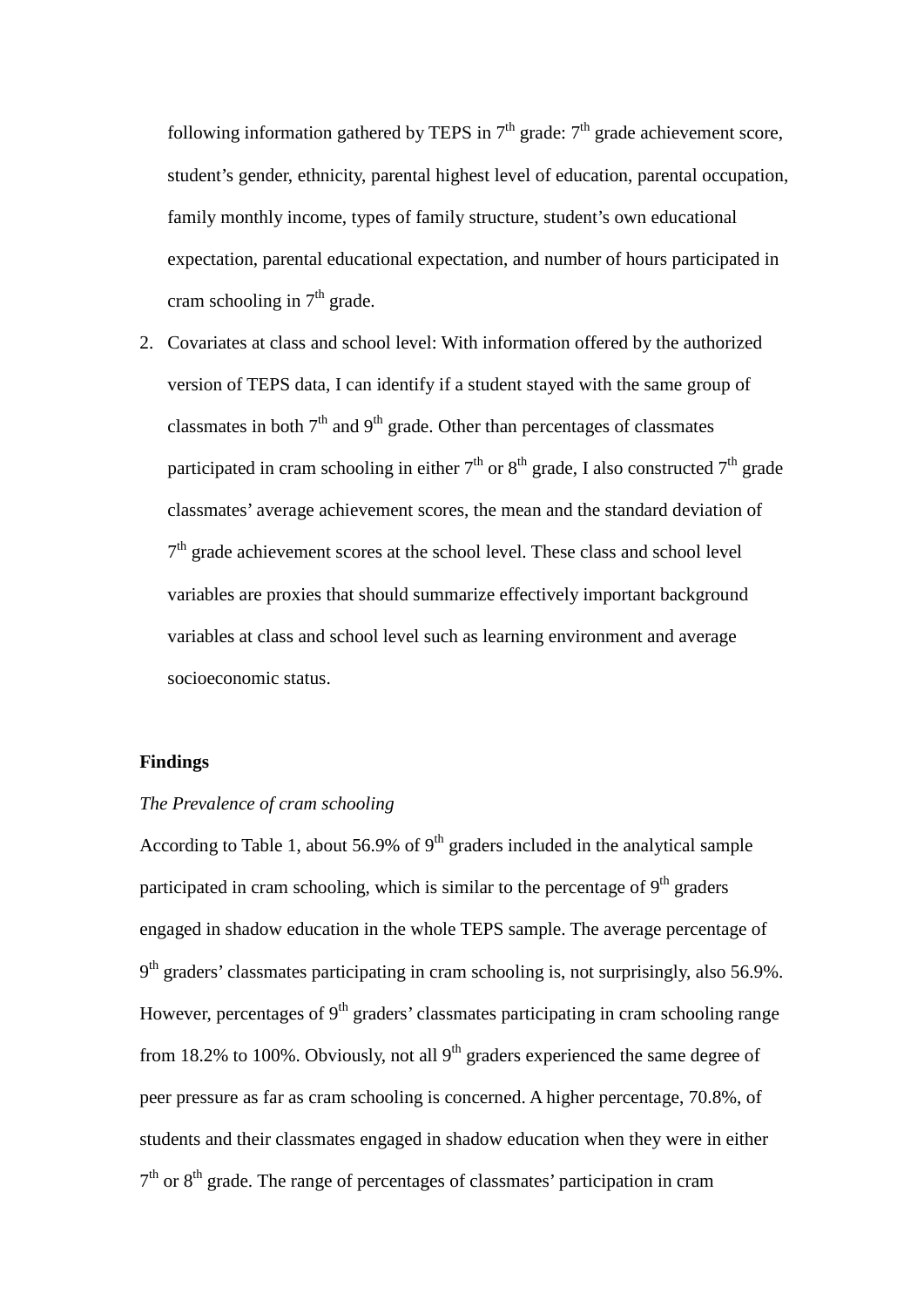schooling is between 27.3% and 100%.

# *Effects of student's own cram schooling on 9th grade achievement*

The causal effect of concern is the effect of cram schooling in  $9<sup>th</sup>$  grade. The present study use two statistical models to estimate two kinds of causal effects: the average treatment effect (ATE) and the average treatment effect on the treated (ATT). Counterfacutally, the ATE estimates the effect of  $9<sup>th</sup>$  grade cram schooling if all students were participants. The ATT estimates the cram schooling for those who indeed participated in cram schooling in  $9<sup>th</sup>$  grade. As mentioned earlier, the MLM offers the estimate of the ATE and assumes the causal effect of cram schooling in  $9<sup>th</sup>$ grade is the same for both students participating and not participating cram schooling. The model of DR offers both the estimate of the ATE and the ATT. In terms of the ATE, Table 2 indicates that both the MLM and the DR estimate the effect of cram schooling in  $9<sup>th</sup>$  grade would increase on average the  $9<sup>th</sup>$  grade ability score by about only .4 points and only the MLM estimate is statistically significant at  $p < .05$ . The ATT estimated by the DR model indicates that for students who indeed participated in cram schooling in  $9<sup>th</sup>$  grade, the effect is about 1.1 point.

While the effect of  $9<sup>th</sup>$  grade cramming estimated by the DR model may not be impressive, Table 2, however, shows that cram schooling in earlier periods is quite beneficial for  $9<sup>th</sup>$  grade achievement for those who actually participated in cram schooling in  $7<sup>th</sup>$  or  $8<sup>th</sup>$  grade. The effects of cram schooling in  $7<sup>th</sup>$  or  $8<sup>th</sup>$  grade estimated by the regression adjustment model for participating students is about 2 to 3 points. Cram schooling in  $7<sup>th</sup>$  or  $8<sup>th</sup>$  grade, however, may not help non-participating students' 9<sup>th</sup> grade achievement if they were engaged in cram schooling. The effect of cram schooling in  $7<sup>th</sup>$  or  $8<sup>th</sup>$  grade may even be negative for these non-participating students as the result indicated by the DR model estimating the ATT. In short, the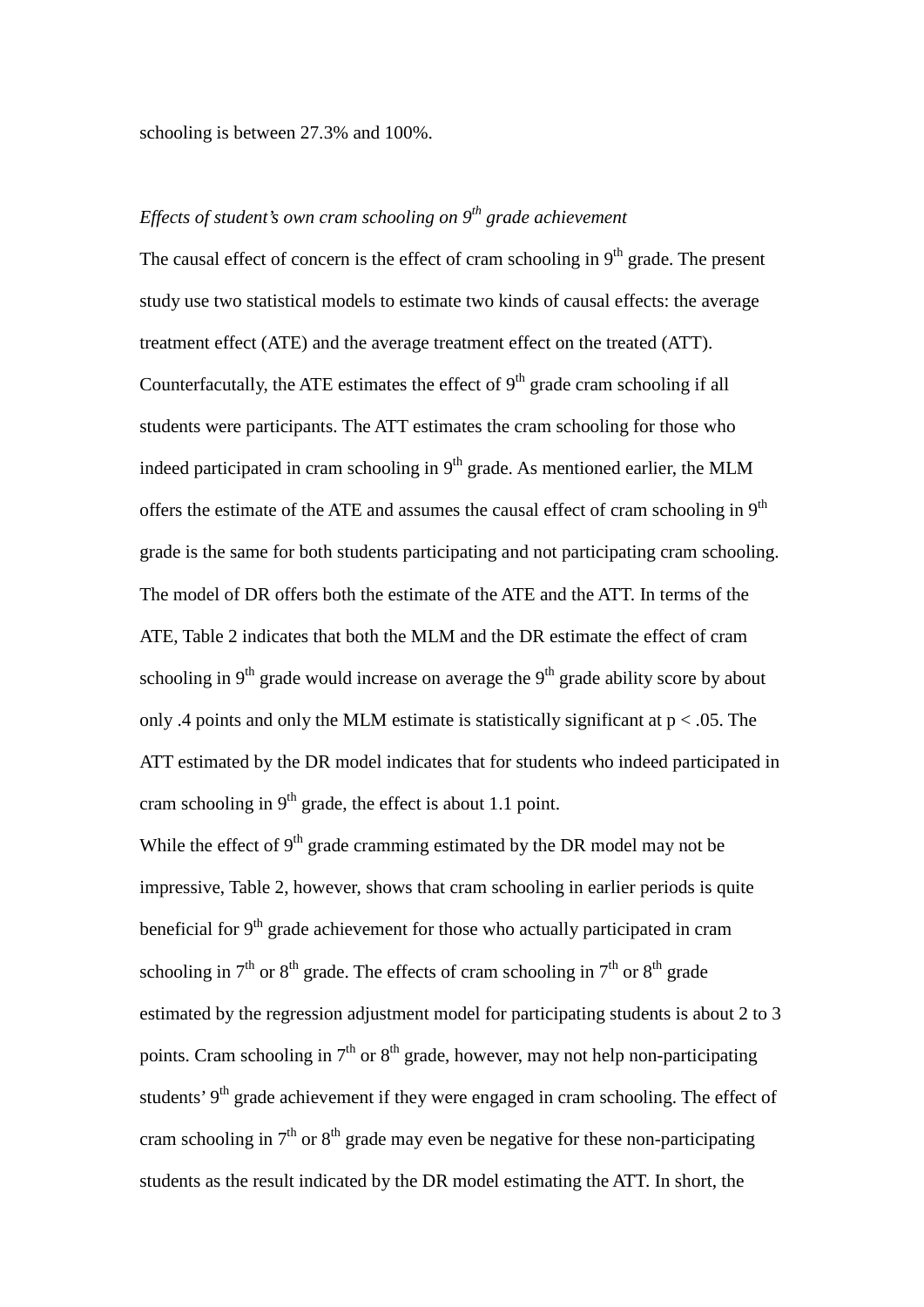results estimated by the DR model show a positive selection bias meaning that the effect of cram schooling is probably only beneficial to students who actually engaged in shadow education.

## *Effects of the prevalence of cram schooling*

Table 2 shows that regardless different modeling strategy, the prevalence of classmates participating in cram schooling either in  $9<sup>th</sup>$  grade or in earlier grades has no significant effect on student's own  $9<sup>th</sup>$  grade achievement. The analysis also indicates that classmates' average achievement score has no effect on student's  $9<sup>th</sup>$ grade achievement either (results not shown here). In other words, at least in the case of Taiwan, the SUTVA assumption is apparently not violated and hence, the finding supports the first hypothesis.

# **Conclusion and Discussion**

The gradual expansion of shadow education worldwide has worried educators and policy makers. Mimicking formal schooling, paid private supplementary education after school may exacerbate social inequality and harmful to social cohesion (Bray and Lykins 2012). There is also a growing interest among researchers to investigate the effects of shadow education on students' achievement. Not much research, however, has been done on the impact of the peer effects of shadow education. The present study contributes to this growing research interest in investigating both the effects of student's and his/her classmates' cram schooling on student's own  $9<sup>th</sup>$  grade academic achievement. The findings of the present study, once again, support the my earlier finding (Kuan 2011) of very modest, if any, effect of  $9<sup>th</sup>$  grade cram schooling on student's  $9<sup>th</sup>$  grade achievement. In particular, the analysis indicates a positive selection bias since cram schooling seems to be beneficial only for students who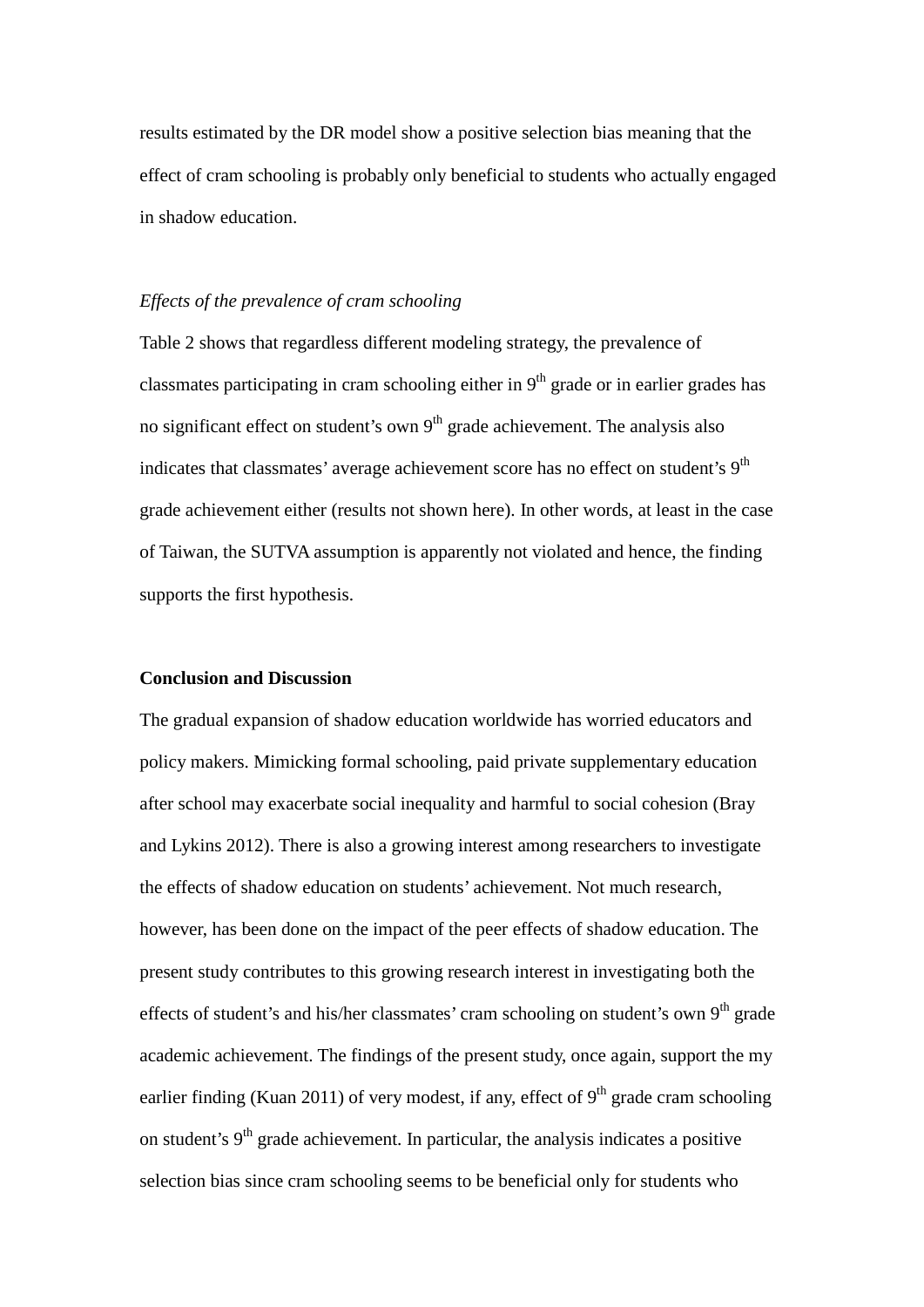indeed participated in cram schooling. Moreover, the prevalence of classmates' participation in cram schooling either in  $9<sup>th</sup>$  grade or earlier grades does not affect student's own  $9<sup>th</sup>$  grade achievement. In short, we may not need to worry too much about the negative impacts of the prevalence of shadow education as far as increasing the achievement gap between participating and non-participating students is concerned.

The present study, of course, is limited in several respects. First of all, the study is only a case study of the impacts of cram schooling in Taiwan. Similar studies need to be carried out in other societies. Moreover, the study concerns only academic achievement. Shadow education may have impacts on participating students' physical and mental health as well. The research on this particular front is seriously lacking. Methodologically, there are several possible shortcomings. First of all, the present analysis focuses on those who stay at the same classmates during their junior high years to avoid the possible serious confounding effect of ability grouping. Whether or not the finding can be generalized to students who enrolled in schools with the practice of ability grouping remain to be investigated. The study of this type of students will be even more challenging faced by the present study. Moreover, the modeling strategies used by the present study assume that the possible selection bias can be controlled properly by covariates included in the models. The assumption may not be valid if there is any unobserved variable interfere with the model estimating the outcome variable or the treatment variable. In short, a lot still need to be done in our understanding about the impacts of shadow education.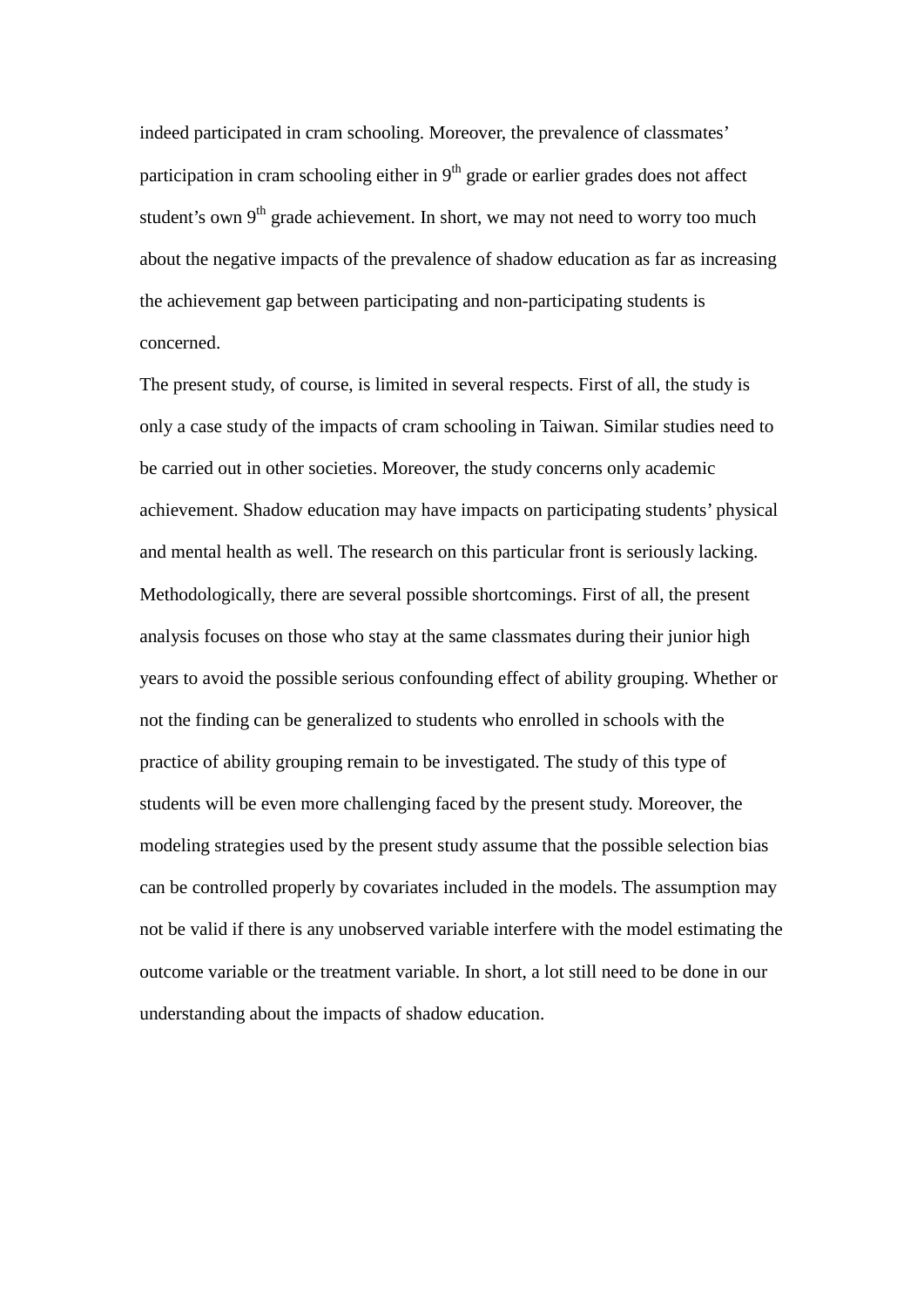| Deviation<br>Variable<br>Mean<br>Minimum<br>Maxium<br>9 <sup>th</sup> grade ability score<br>56.864<br>12.093<br>27.105<br>91.698<br>$7th$ grade ability score<br>10.006<br>14.557<br>50.147<br>78.247<br>Cram schooling in 9 <sup>th</sup> grade<br>.568<br>.495<br>$\boldsymbol{0}$<br>$\mathbf{1}$<br>Cram schooling in $7th$ or $8th$ grade<br>$\mathbf{1}$<br>.708<br>.455<br>$\boldsymbol{0}$<br>% classmates participating in cram<br>.568<br>.175<br>.182<br>1.000<br>schooling in 9th grade<br>% classmates participating in cram<br>.708<br>.147<br>.273<br>1.000 |  |
|-----------------------------------------------------------------------------------------------------------------------------------------------------------------------------------------------------------------------------------------------------------------------------------------------------------------------------------------------------------------------------------------------------------------------------------------------------------------------------------------------------------------------------------------------------------------------------|--|
|                                                                                                                                                                                                                                                                                                                                                                                                                                                                                                                                                                             |  |
|                                                                                                                                                                                                                                                                                                                                                                                                                                                                                                                                                                             |  |
|                                                                                                                                                                                                                                                                                                                                                                                                                                                                                                                                                                             |  |
|                                                                                                                                                                                                                                                                                                                                                                                                                                                                                                                                                                             |  |
|                                                                                                                                                                                                                                                                                                                                                                                                                                                                                                                                                                             |  |
|                                                                                                                                                                                                                                                                                                                                                                                                                                                                                                                                                                             |  |
|                                                                                                                                                                                                                                                                                                                                                                                                                                                                                                                                                                             |  |
|                                                                                                                                                                                                                                                                                                                                                                                                                                                                                                                                                                             |  |
| schooling in $7^{\text{th}}$ or $8^{\text{th}}$ grade                                                                                                                                                                                                                                                                                                                                                                                                                                                                                                                       |  |
| Male<br>.490<br>.500<br>$\boldsymbol{0}$<br>1                                                                                                                                                                                                                                                                                                                                                                                                                                                                                                                               |  |
| Ethnicity                                                                                                                                                                                                                                                                                                                                                                                                                                                                                                                                                                   |  |
| .655<br>.475<br>Minnan<br>$\boldsymbol{0}$<br>$\mathbf{1}$                                                                                                                                                                                                                                                                                                                                                                                                                                                                                                                  |  |
| .134<br>.341<br>Hakka<br>$\boldsymbol{0}$<br>1                                                                                                                                                                                                                                                                                                                                                                                                                                                                                                                              |  |
| Mainlander<br>.128<br>.335<br>$\theta$<br>1                                                                                                                                                                                                                                                                                                                                                                                                                                                                                                                                 |  |
| Aborigines<br>.058<br>.234<br>$\boldsymbol{0}$<br>1                                                                                                                                                                                                                                                                                                                                                                                                                                                                                                                         |  |
| Other<br>.024<br>.153<br>$\mathbf{1}$<br>$\theta$                                                                                                                                                                                                                                                                                                                                                                                                                                                                                                                           |  |
| Parental education level                                                                                                                                                                                                                                                                                                                                                                                                                                                                                                                                                    |  |
| Junior high or below<br>.278<br>.478<br>$\boldsymbol{0}$<br>$\mathbf{1}$                                                                                                                                                                                                                                                                                                                                                                                                                                                                                                    |  |
| .388<br>.487                                                                                                                                                                                                                                                                                                                                                                                                                                                                                                                                                                |  |
| Senior high<br>$\mathbf{1}$<br>$\boldsymbol{0}$                                                                                                                                                                                                                                                                                                                                                                                                                                                                                                                             |  |
| 5-year Junior college<br>.361<br>.154<br>$\theta$<br>1                                                                                                                                                                                                                                                                                                                                                                                                                                                                                                                      |  |
| 4-year College<br>.105<br>.307<br>$\boldsymbol{0}$<br>1                                                                                                                                                                                                                                                                                                                                                                                                                                                                                                                     |  |
| Graduate school<br>.043<br>.203<br>$\boldsymbol{0}$<br>1                                                                                                                                                                                                                                                                                                                                                                                                                                                                                                                    |  |
| Other<br>.032<br>.177<br>$\boldsymbol{0}$<br>$\mathbf{1}$                                                                                                                                                                                                                                                                                                                                                                                                                                                                                                                   |  |
| Parental occupation                                                                                                                                                                                                                                                                                                                                                                                                                                                                                                                                                         |  |
| Professional<br>.187<br>.390<br>1<br>$\boldsymbol{0}$                                                                                                                                                                                                                                                                                                                                                                                                                                                                                                                       |  |
| .223<br>Semi-professional<br>.416<br>1<br>0                                                                                                                                                                                                                                                                                                                                                                                                                                                                                                                                 |  |
| Clerical<br>.074<br>.262<br>$\boldsymbol{0}$<br>1                                                                                                                                                                                                                                                                                                                                                                                                                                                                                                                           |  |
| .085<br>.279<br>$\mathbf{1}$<br><b>Sales</b><br>$\boldsymbol{0}$                                                                                                                                                                                                                                                                                                                                                                                                                                                                                                            |  |
| Production worker or labor<br>.175<br>.380<br>$\mathbf{1}$<br>$\boldsymbol{0}$                                                                                                                                                                                                                                                                                                                                                                                                                                                                                              |  |
| Other<br>.256<br>.436<br>$\mathbf{1}$<br>$\boldsymbol{0}$                                                                                                                                                                                                                                                                                                                                                                                                                                                                                                                   |  |
| Monthly family income (NT\$)                                                                                                                                                                                                                                                                                                                                                                                                                                                                                                                                                |  |
| <b>Under 20,000</b><br>.090<br>.286<br>$\boldsymbol{0}$<br>$\mathbf{1}$                                                                                                                                                                                                                                                                                                                                                                                                                                                                                                     |  |
| 20,000 - under 50,000<br>.395<br>.489<br>$\boldsymbol{0}$<br>1                                                                                                                                                                                                                                                                                                                                                                                                                                                                                                              |  |
| 50,000 - under 100,000<br>.365<br>.481<br>$\boldsymbol{0}$<br>1                                                                                                                                                                                                                                                                                                                                                                                                                                                                                                             |  |
| 100,000 - under 150,000<br>.093<br>.290<br>$\boldsymbol{0}$<br>$\mathbf{1}$                                                                                                                                                                                                                                                                                                                                                                                                                                                                                                 |  |
| 150,000 - under 200,000<br>.033<br>.178<br>1<br>$\boldsymbol{0}$                                                                                                                                                                                                                                                                                                                                                                                                                                                                                                            |  |
| Other<br>$\mathbf{1}$<br>.018<br>.133<br>$\boldsymbol{0}$                                                                                                                                                                                                                                                                                                                                                                                                                                                                                                                   |  |
| Types of family structure                                                                                                                                                                                                                                                                                                                                                                                                                                                                                                                                                   |  |
| .800<br>.400<br>$\boldsymbol{0}$<br>1<br>Intact                                                                                                                                                                                                                                                                                                                                                                                                                                                                                                                             |  |
| Single-father<br>.052<br>.222<br>1<br>$\boldsymbol{0}$                                                                                                                                                                                                                                                                                                                                                                                                                                                                                                                      |  |
| Single-mother<br>.079<br>.270<br>$\boldsymbol{0}$<br>1                                                                                                                                                                                                                                                                                                                                                                                                                                                                                                                      |  |
| Other<br>.253<br>.069<br>$\boldsymbol{0}$<br>1                                                                                                                                                                                                                                                                                                                                                                                                                                                                                                                              |  |
| Student's own education                                                                                                                                                                                                                                                                                                                                                                                                                                                                                                                                                     |  |
| expectation                                                                                                                                                                                                                                                                                                                                                                                                                                                                                                                                                                 |  |
| Senior high diploma<br>.150<br>.357<br>$\boldsymbol{0}$<br>$\mathbf{1}$                                                                                                                                                                                                                                                                                                                                                                                                                                                                                                     |  |
| .391<br>Junior/technical college degree<br>.188<br>$\mathbf{1}$<br>$\boldsymbol{0}$                                                                                                                                                                                                                                                                                                                                                                                                                                                                                         |  |
| 4-year college degree<br>.237<br>.425<br>$\boldsymbol{0}$<br>1                                                                                                                                                                                                                                                                                                                                                                                                                                                                                                              |  |
| .423<br>Graduate degree<br>.233<br>$\boldsymbol{0}$<br>1                                                                                                                                                                                                                                                                                                                                                                                                                                                                                                                    |  |
| .394<br>Other<br>.192<br>1<br>$\boldsymbol{0}$                                                                                                                                                                                                                                                                                                                                                                                                                                                                                                                              |  |
| Parental educational expectation                                                                                                                                                                                                                                                                                                                                                                                                                                                                                                                                            |  |
| Senior high diploma<br>.095<br>.293<br>$\boldsymbol{0}$<br>1                                                                                                                                                                                                                                                                                                                                                                                                                                                                                                                |  |
| Junior/technical college degree<br>.300<br>.458<br>1<br>$\boldsymbol{0}$                                                                                                                                                                                                                                                                                                                                                                                                                                                                                                    |  |
| 4-year college degree<br>.428<br>.241<br>1<br>$\boldsymbol{0}$                                                                                                                                                                                                                                                                                                                                                                                                                                                                                                              |  |
| .245<br>Graduate school<br>.430<br>1<br>$\boldsymbol{0}$                                                                                                                                                                                                                                                                                                                                                                                                                                                                                                                    |  |
| .325<br>Other<br>.120<br>$\boldsymbol{0}$<br>1                                                                                                                                                                                                                                                                                                                                                                                                                                                                                                                              |  |

Table 1 Summary statistics of variables included in the study  $(N = 3,652)$ 

(table continues)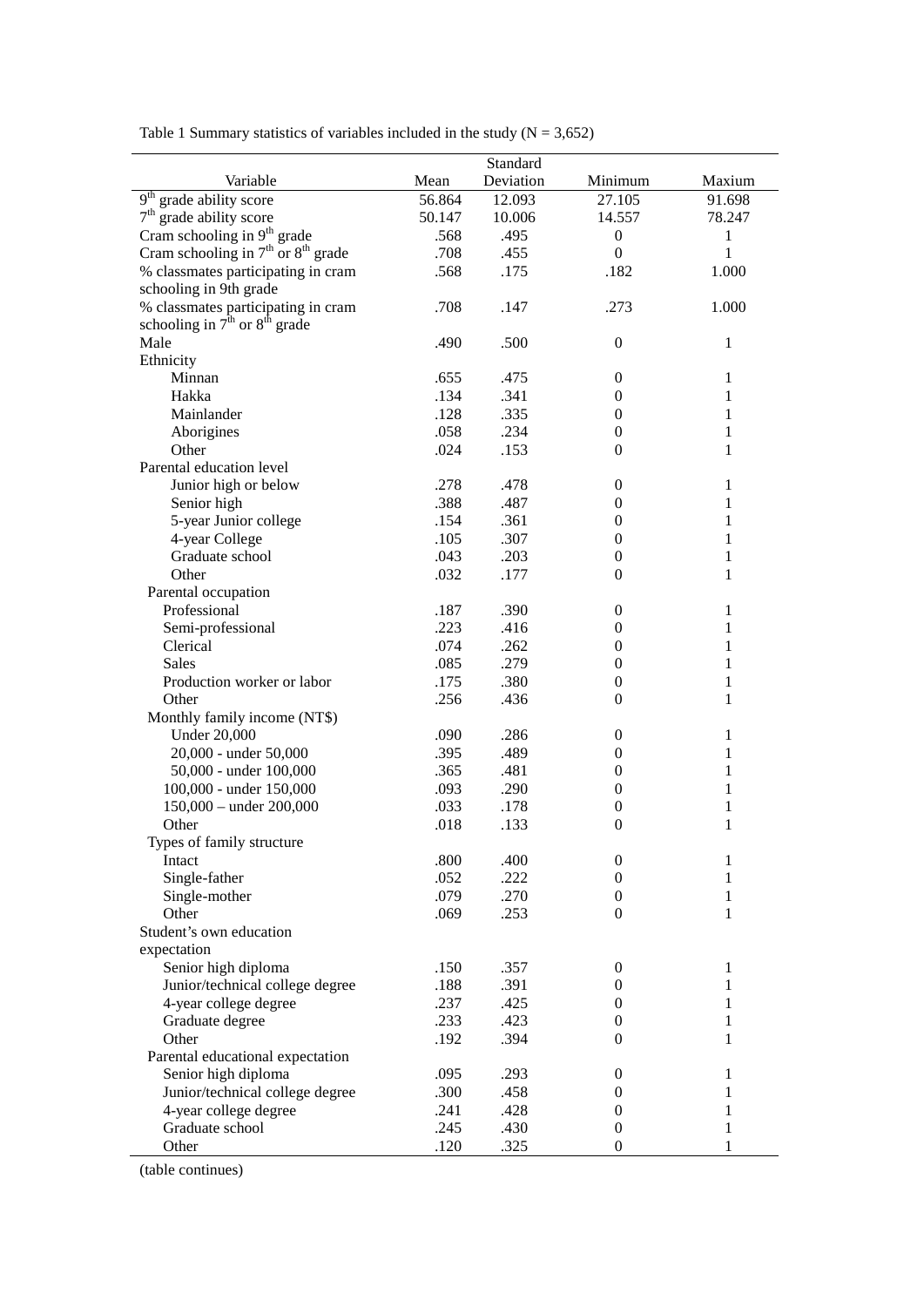Table 1 (cont.)

| Variable                       | Mean   | Standard<br>Deviation | Minimum  | Maximum |
|--------------------------------|--------|-----------------------|----------|---------|
| Hours of cram schooling per    |        |                       |          |         |
| week in $7th$ grade            |        |                       |          |         |
| None                           | .278   | .448                  | $\Omega$ |         |
| Under 4 hours                  | .255   | .436                  | $\theta$ |         |
| 4 hours - under 8 hours        | .253   | .435                  |          |         |
| 8 hours – under 12 hours       | .119   | .324                  | $\theta$ |         |
| Above 12 hours                 | .093   | .291                  | 0        |         |
| Average ability score of $7th$ | 50.105 | 5.442                 | 33.132   | 64.861  |
| grade classmates               |        |                       |          |         |
| School average ability score   | 50.181 | 4.756                 | 38.041   | 59.015  |
| in $7th$ grade                 |        |                       |          |         |
| Standard deviation of school   | 8.534  | 1.811                 | 4.204    | 14.129  |
| ability score in $7th$ grade   |        |                       |          |         |
|                                |        |                       |          |         |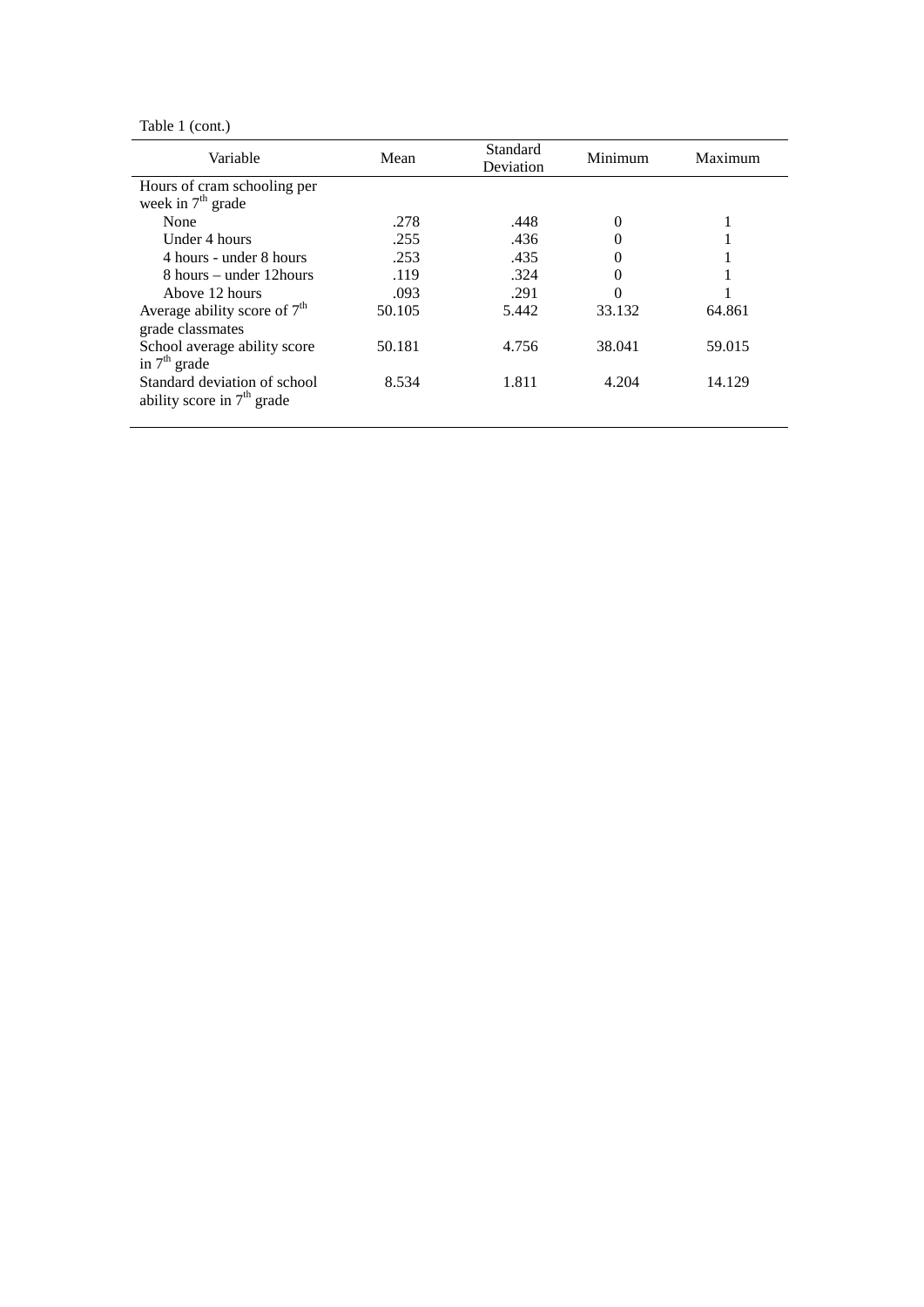|                                | grade academic acievement $(18-3,032)$                                     | Effect     |                       | Robust    |
|--------------------------------|----------------------------------------------------------------------------|------------|-----------------------|-----------|
| Statistical Model <sup>1</sup> | Explanatory variable                                                       | Estimated  | Estimate              | Std. Err. |
| Multilevel linear<br>model     |                                                                            |            |                       |           |
|                                |                                                                            | <b>ATE</b> | $.396*$               | .182      |
|                                | Cram schooling in $9^{th}$ grade<br>Cram schooling in $7^{th}$ or $8^{th}$ |            | $-.032$               | .196      |
|                                | grade                                                                      |            |                       |           |
|                                | % classmates' cram schooling<br>in 9 <sup>th</sup> grade                   |            | $-1.168$              | 1.511     |
|                                | % classmates' cram schooling<br>in 7th or 8 <sup>th</sup> grade            |            | .636                  | 1.947     |
| Doubly-robust<br>estimation    |                                                                            |            |                       |           |
|                                |                                                                            | ATE        | .399                  | .372      |
| For participants               | Cram schooling in $9th$ grade<br>Cram schooling in $7th$ or $8th$          |            | $2.970^{^{\circ}}$    | .802      |
|                                | grade                                                                      |            |                       |           |
|                                | % classmates' cram schooling<br>in 9 <sup>th</sup> grade                   |            | $-2.688$              | 3.608     |
|                                | % classmates' cram schooling<br>in $7th$ or $8th$ grade                    |            | $-.860$               | 4.728     |
| For non-participants           | Cram schooling in $7th$ or $8th$<br>grade                                  |            | $-.688$               | .445      |
|                                | % classmates' cram schooling<br>in $9th$ grade                             |            | $-3.535$              | 3.170     |
|                                | % classmates' cram schooling<br>in $7th$ or $8th$ grade                    |            | 3.604                 | 3.860     |
| Doubly-robust                  |                                                                            |            |                       |           |
| estimation                     |                                                                            |            |                       |           |
|                                | Cram schooling in 9th grade                                                | <b>ATT</b> | $1.100^*$             | .460      |
| For participants               | Cram schooling in $7th$ or $8th$                                           |            | $2.139*$              | 1.008     |
|                                | grade<br>% classmates' cram schooling                                      |            | $-2.367$              | 2.431     |
|                                | in 9 <sup>th</sup> grade<br>% classmates' cram schooling                   |            | .094                  | 3.006     |
|                                | in $7th$ or $8th$ grade                                                    |            |                       |           |
| For non-participants           | Cram schooling in 7th or 8th<br>grade                                      |            | $-1.669$ <sup>*</sup> | .706      |
|                                | % classmates' cram schooling                                               |            | $-3.999$              | 4.698     |
|                                | in 9th grade<br>% classmates' cram schooling                               |            | 5.811                 | 5.888     |
|                                | in 7th or 8th grade                                                        |            |                       |           |

Table 2 Effects of student's own cram schooling and the prevalence classmates' cram schooling on student's 9<sup>th</sup> grade academic acievement (N=3,652)

1. Other than variables presented here, all models include other covariates presented on Table 1. \*\*\*  $p < .001$  \*  $p < .05$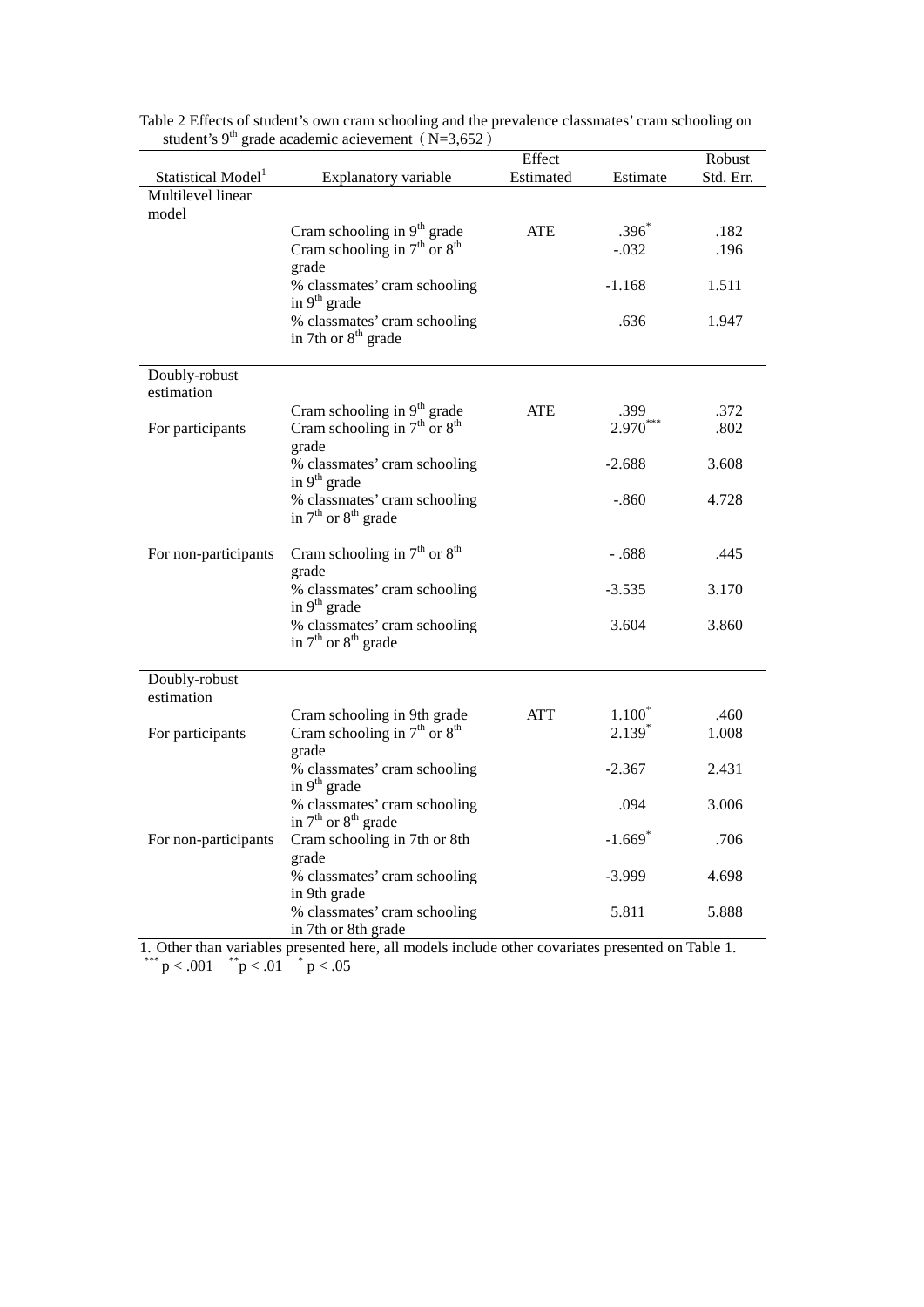## **References**

- Baker, David P., Motoko Akiba, Gerald K. LeTendre, and Alexander W. Wiseman. 2001. "Worldwide Shadow Education: Outside-School Learning, Institutional Quality of Schooling, and Cross-National Mathematics Achievement." Educational Evaluation and Policy Analysis 23 (1): 1-17.
- Becker, Betsy J. 1990. "Coaching for the Scholastic Aptitude Test: Further Synthesis and Appraisal." *Review of Educational Research* 60 (3): 373-417.
- Bray, Mark. 1999. *The Shadow Education System: Private Tutoring and its Implications for Planners*. Paris: UNESCO, International Institute for Educational Planning.
- Bray, Mark. 2003. *Adverse Effects of Private Supplementary Tutoring: Dimensions, Implications and Governmental Responses.* Paris: UNESCO, International Institute for Educational Planning.
- Bray, Mark. 2009. *Confronting the Shadow Education System: What Government Policies for What Private Tutoring?* Paris: UNESCO, International Institute for Educational Planning.
- Bray, Mark and Chad Lykins. 2012. *Shadow Education: Private Supplementary Tutoring and Its Implications for Policy Makes in Asia*. Mandaluyong City, Philippines: Asian Development Bank.
- Bray, Mark. 2014. "The Impact of Shadow Education on Student Academic Achievement: Why the Research is Inconclusive and What Can Be Done about It." *Asia Pacific Education Review* 15(3): 381-389.
- Byun, Soo-yong. (2014). "Shadow Education and Academic Success in Republic of Korea." Pp. 39-58 in H. Park & K. Kim (Eds.), *Korean Education in Changing Economic and Demographic Contexts*. Singapore: Springer.

Chang, Ly-Yun. 2003. *Taiwan Education Panel Survey: Base Year (2001) Student*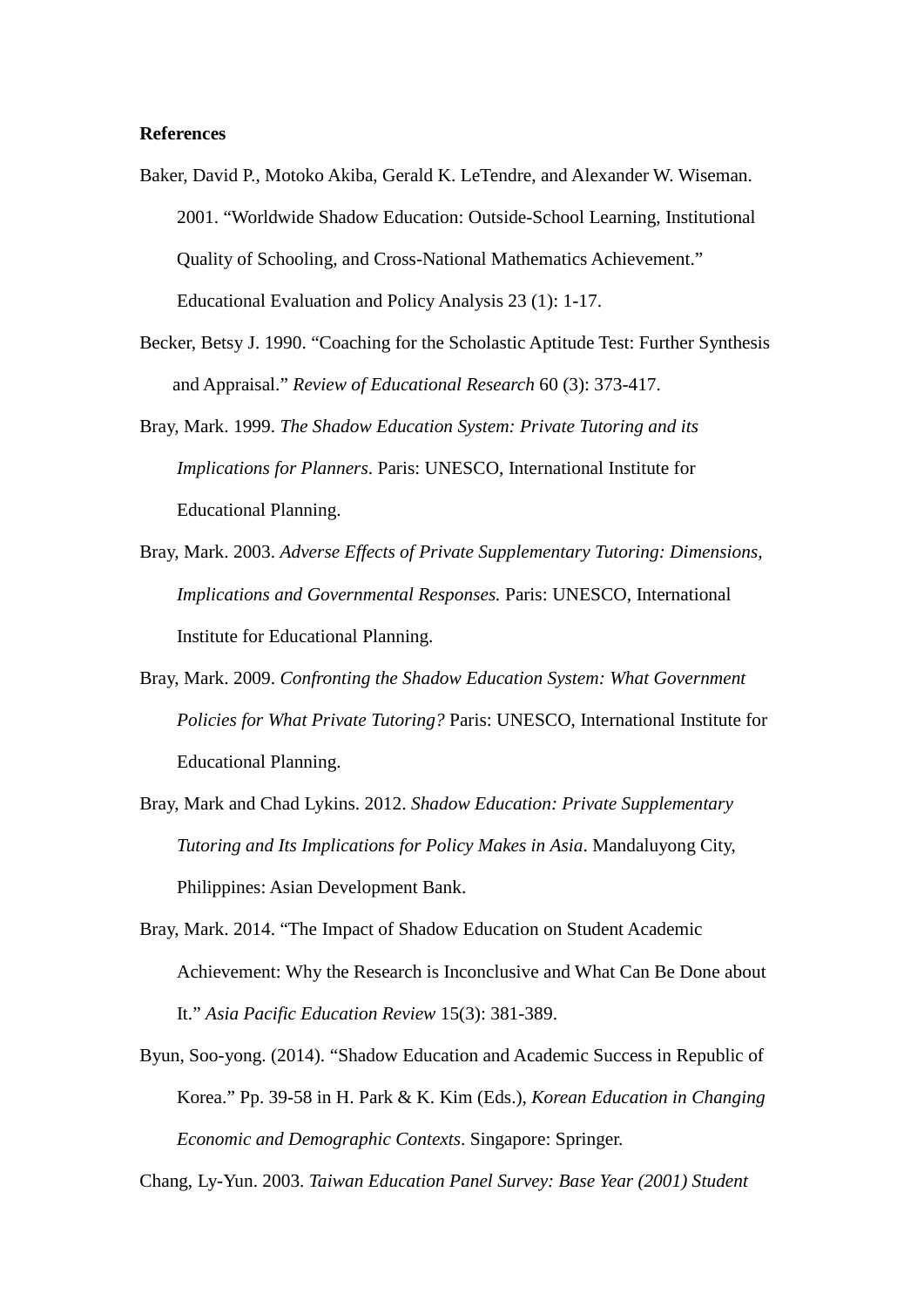*Data and Parent Data* [public release computer file]. Center for Survey Research, Academia Sinica [producer, distributor].

- Chen, Yi-gean. 2001. "The Division of Senior High School/Vocational School and the Change of the Inequality in Education Opportunities in Taiwan." [in Chinese] *Bulletin of Educational Research* 47: 253-282.
- Domingue, Ben, and Derek C. Briggs. 2009. "Using Linear Regression and Propensity Score Matching to Estimate the Effect of Coaching on the SAT." Multiple Linear Regression Viewpoints 35 (1): 12-29.
- Gamoran, Adam, and Robert D. Mare. 1989. "Secondary School Tracking and Educational Inequality: Compensation, Reinforcement, or Neutrality?" American Journal of Sociology 94: 1146-1183.
- Huang, Min-Hsiung. (2013). "After-School Tutoring and the Distribution of Student Performance." *Comparative Education Review* 57(4): 689-710.
- Kuan, Ping-yin. 2011. "Effects of Cram Schooling on Mathematics Performance: Evidence from Junior High Students in Taiwan." *Comparative Education Review* 55 (3): 342-368.
- Kwo, Ora and Mark Bray. 2014. "Understanding the Nexus between Mainstream Schooling and Private Supplementary Tutoring: Patterns and Voices of Hong Kong Secondary Students." *Asia Pacific Journal of Education* 34(4): 403-416.
- Lee, Jun-ren. 2015. "Jiao Yu Yue Gai Ge, Xue Sheng Bu Xi Yue Pu Pian? (More Educational Reform, More Cram Schooling?)." [in Chinese] *Pulse of Education*, Vol. 2. [http://pulse.naer.edu.tw/content.aspx?type=G&sid=102.](http://pulse.naer.edu.tw/content.aspx?type=G&sid=102)
- Lin, Chung-cheng and Tsui-chuan Huang. 2009. "Cram Culture." [in Chinese] *Journal of Social Sciences and Philosophy* 21(4): 587-643.
- Manski, Charles F. 1993. "Identification of Endogenous Social Effects: The Reflection Problem." Review of Economic Studies 60 (3): 531-542.